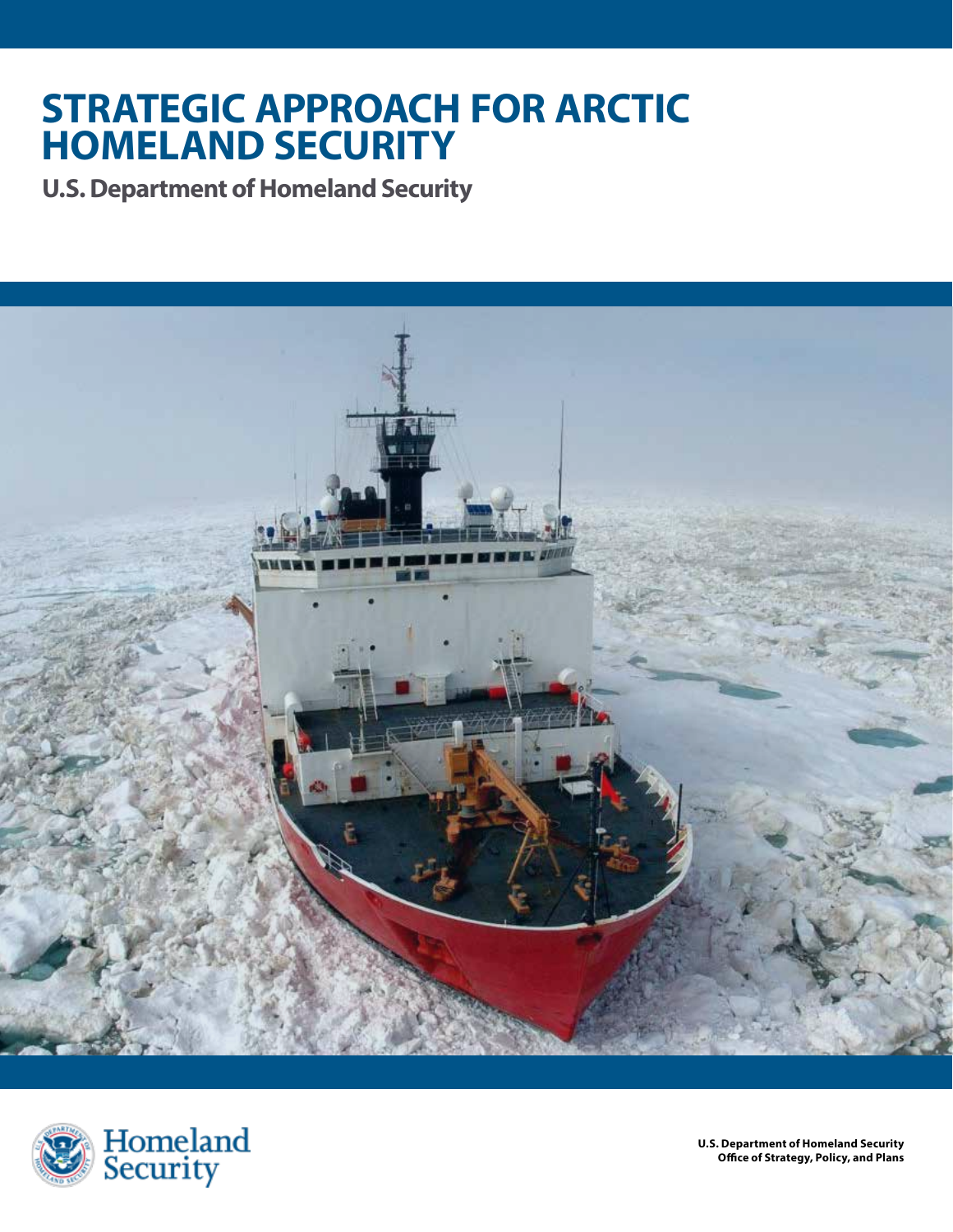

<sup>2</sup>**Strategic Approach for Arctic Homeland Security U.S. Department of Homeland Security**

| <b>Foreword</b>                                                                                                                             | 3  |
|---------------------------------------------------------------------------------------------------------------------------------------------|----|
| <b>Executive Summary</b>                                                                                                                    | 4  |
| <b>Introduction</b>                                                                                                                         | 6  |
| <b>Strategic Environment</b>                                                                                                                | 12 |
| <b>Strategic Goals</b>                                                                                                                      | 15 |
| Goal 1: Secure the Homeland through Persistent<br><b>Presence and All Domain Awareness</b>                                                  | 16 |
| Goal 2: Strengthen Access, Response, and<br><b>Resilience in the Arctic</b>                                                                 | 18 |
| Goal 3: Advance Arctic Governance and a<br>Rules-Based Order through Targeted National &<br><b>International Engagement and Cooperation</b> | 20 |
| <b>Guiding Principles</b>                                                                                                                   | 22 |
| <b>Conclusion: Achieving Success</b>                                                                                                        | 23 |
| <b>Abbreviations Used</b>                                                                                                                   | 24 |

 $\alpha$ ican noonlo quisory is explanatory the force of law. It does not supplement or modify statutory authorities,  $\alpha$ Executive Orders, or regulations. It is not intended to be, nor should it be interpreted as, comprehensive or as imposing requirements under U.S. law, drawing any legal conclusions about specifc fact scenarios regarding particular businesses or entities, or otherwise addressing any particular requirements under applicable law. *With honor and integrity, we will safeguard the American people, our Homeland, and our values.*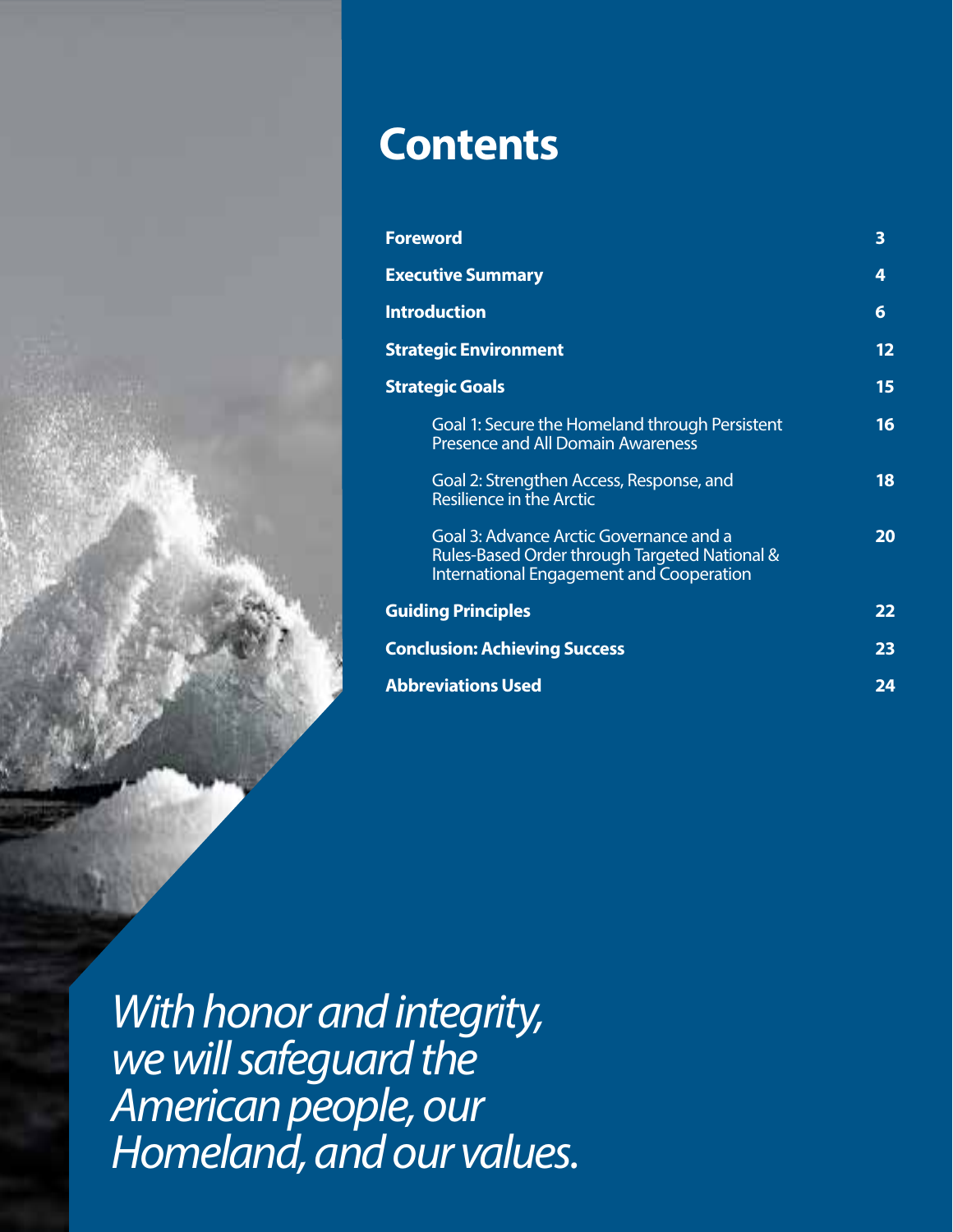### **Foreword**

The foundational mission of the U.S. Department of Homeland Security (DHS) is to protect the Homeland, the American people, and our way of life from threats, domestic and international. This complex threat environment is no more evident than in the Polar Regions, where vast distances, limited resources, and the physical environment are both daunting and dynamic.

Strategic competitors, allies, and like-minded partners are increasingly prioritizing this region, contending for military, economic, and diplomatic advantage and influence. Nation-state actors continue seeking opportunities to exploit the Arctic for strategic benefit, declaring the Arctic a national imperative by making significant investments in new or refurbished capabilities and critical infrastructure. Of particular concern are threat

actors who remain intent, directly or indirectly, on exerting malign influence that undermines global security and the international rules-based order.

The 2020 DHS Strategic Approach for Arctic Homeland Security charts a vision that advances the Department's Homeland Security Arctic mission, one that is expanding by the day. As the overt United States Government (USG) presence in the region, DHS will fortify our long-standing role in the Arctic by seeking innovative and resourceful ways to address challenges from non-traditional actors of the DHS Enterprise. The Department leads homeland security initiatives across this Nation, with an increased focus on the Arctic, to defeat current and emerging threats across the breadth of the Department's authorities and Component

### **"Our mission is anything but easy. It is one that is increasingly complex and expansive: one that transcends borders, mission-sets, and threat-streams."**

**- Acting Secretary Chad Wolf, State of the Homeland, September 9, 2020** 



missions. Working with like-minded allies and partners, DHS will bolster adherence to the rules-based order and responsible, sustainable growth across the Arctic region. The dedicated men and women of DHS will safeguard Americans against threats, both foreign and domestic; respond to national emergencies and contingencies; and, preserve the Nation's economic prosperity and homeland security.

I am pleased to present the 2021 DHS Strategic Approach for Arctic Homeland Security.

Cludet. Way

*Chad F. Wolf; Acting Secretary U.S. Department of Homeland Security January 11, 2021*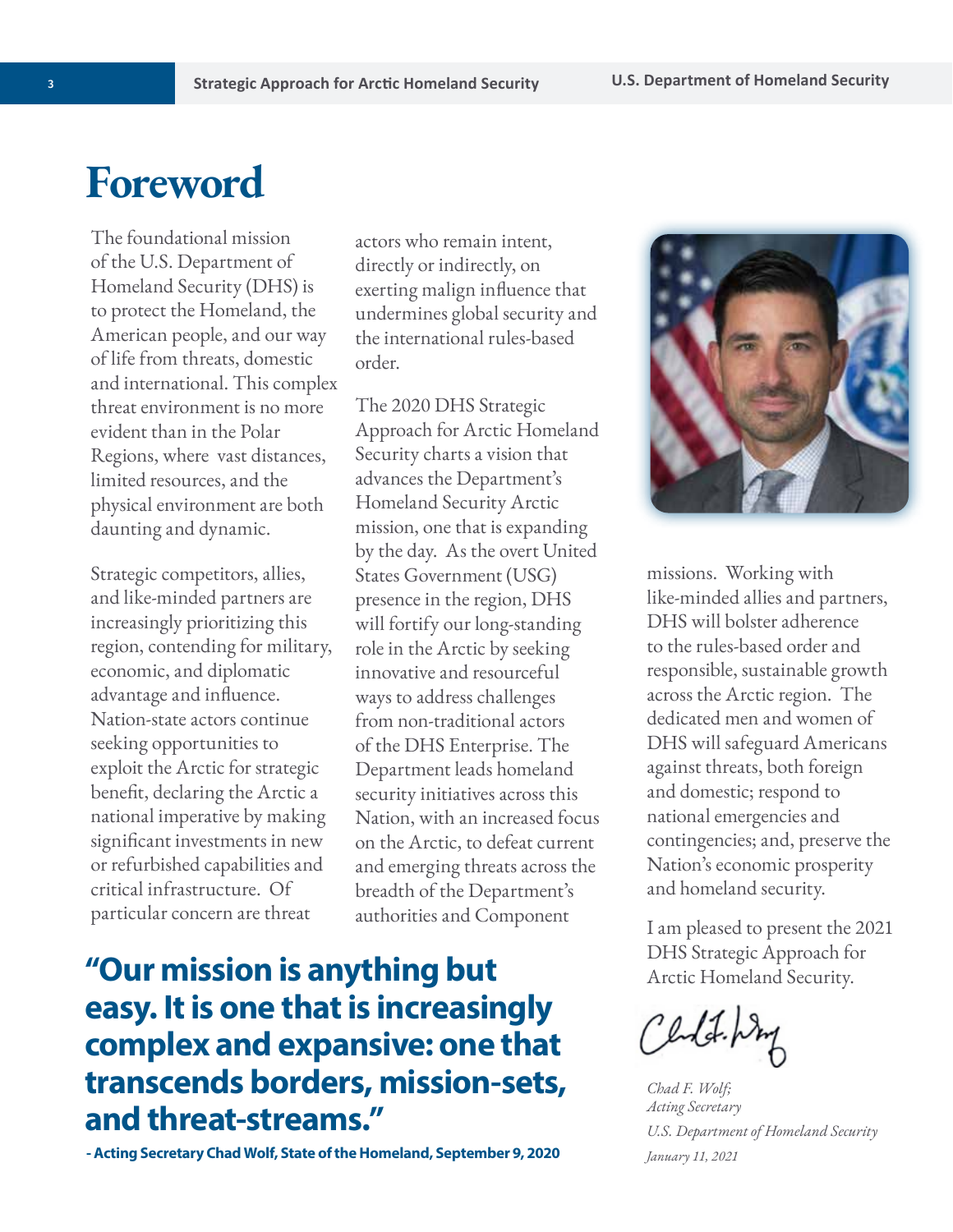### **Executive Summary**

The Department is at a critical inflection point in its nascent history. Forged from the Nation-altering terrorist attacks of 9/11, DHS has grown and evolved during the past two decades to address all threats and hazards to the Homeland. While preventing the threat of terrorism by non-state actors like Al-Qaeda and the Islamic State of Iraq and Syria (ISIS) continues to be a cornerstone of our homeland security strategy, DHS must also contend with Great Power Competition posed by nation-states such as the Peoples' Republic of China (PRC) and Russian Federation (RF), whose malign behavior is at its most acute point since the Department's creation. These actors increasingly deploy non-kinetic instruments of power and influence, including cyber-attacks, disinformation campaigns, and exploitation of our immigration and trade systems, to undermine the Homeland and our vital national security interests.

DHS stands ready to confront this evolving challenge. As an Arctic Nation, the United States must protect its citizens, sovereignty, and economic security interests throughout the region while bolstering the sovereignty and security interests of our like-minded allies and partners. As is evidenced by the June 9, 2020 Presidential Memorandum regarding Safeguarding U.S. National Security Interests in the Arctic and Antarctic Regions, DHS stands poised and well-positioned to play an expanding role in the Arctic Region. The Department will develop a coordinated approach that leverages the broad authorities and regional expertise of the U.S. Coast Guard (USCG) while incorporating other unique DHS authorities and capabilities within U.S. Customs and Border Protection (CBP), the Cybersecurity and Infrastructure Security Agency (CISA), Federal Emergency Management Agency (FEMA), and U.S. Immigration and Customs Enforcement (ICE), as well as other DHS Components.

In addition to Great Power Competition, DHS must also grapple with natural hazards increasing in both scope and scale. Upticks in natural events, including tsunamis, land fires, earthquakes, and other activities will increasingly necessitate expanded DHS presence. These challenges encompass a few of the many strategic and operational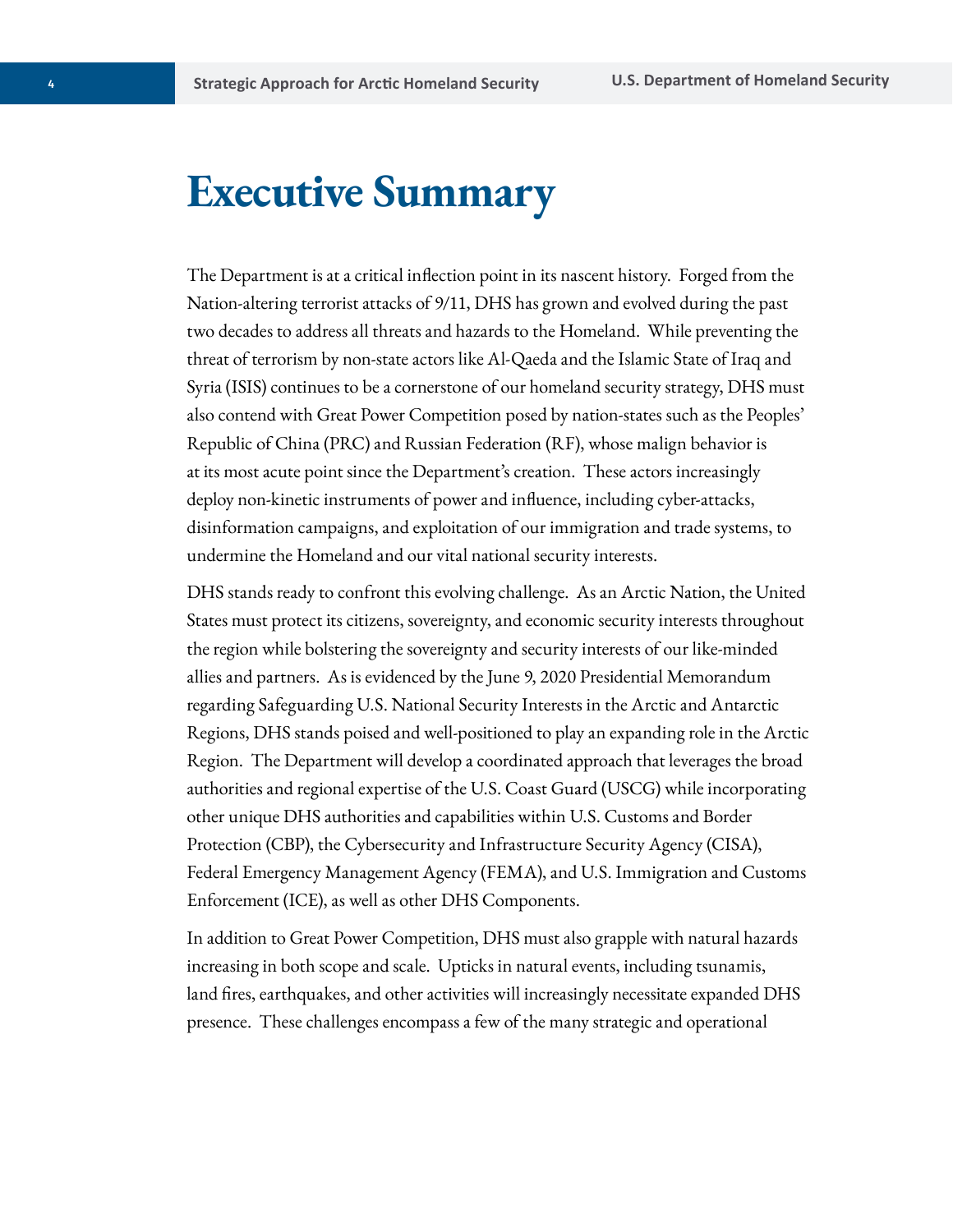challenges that DHS must be adequately resourced and positioned to tackle.

This strategic approach outlines DHS's unique role in the region and three goals the Department will endeavor to achieve in it:

- 1. Secure the Homeland through Persistent Presence and All Domain Awareness;
- 2. Strengthen Access, Response, and Resilience in the Arctic; and,
- 3. Advance Arctic Governance and a Rules-Based Order through Targeted National and International Engagement and Cooperation.

The Arctic's expanded relevance, coupled with the Department's significant regional investments,<sup>1</sup> requires DHS to have a unified, deliberate, and forward-looking approach. The Strategic Approach for Arctic Homeland Security fully leverages the broad range of DHS authorities, capabilities, capacity and partnerships to achieve the goals laid out in this document.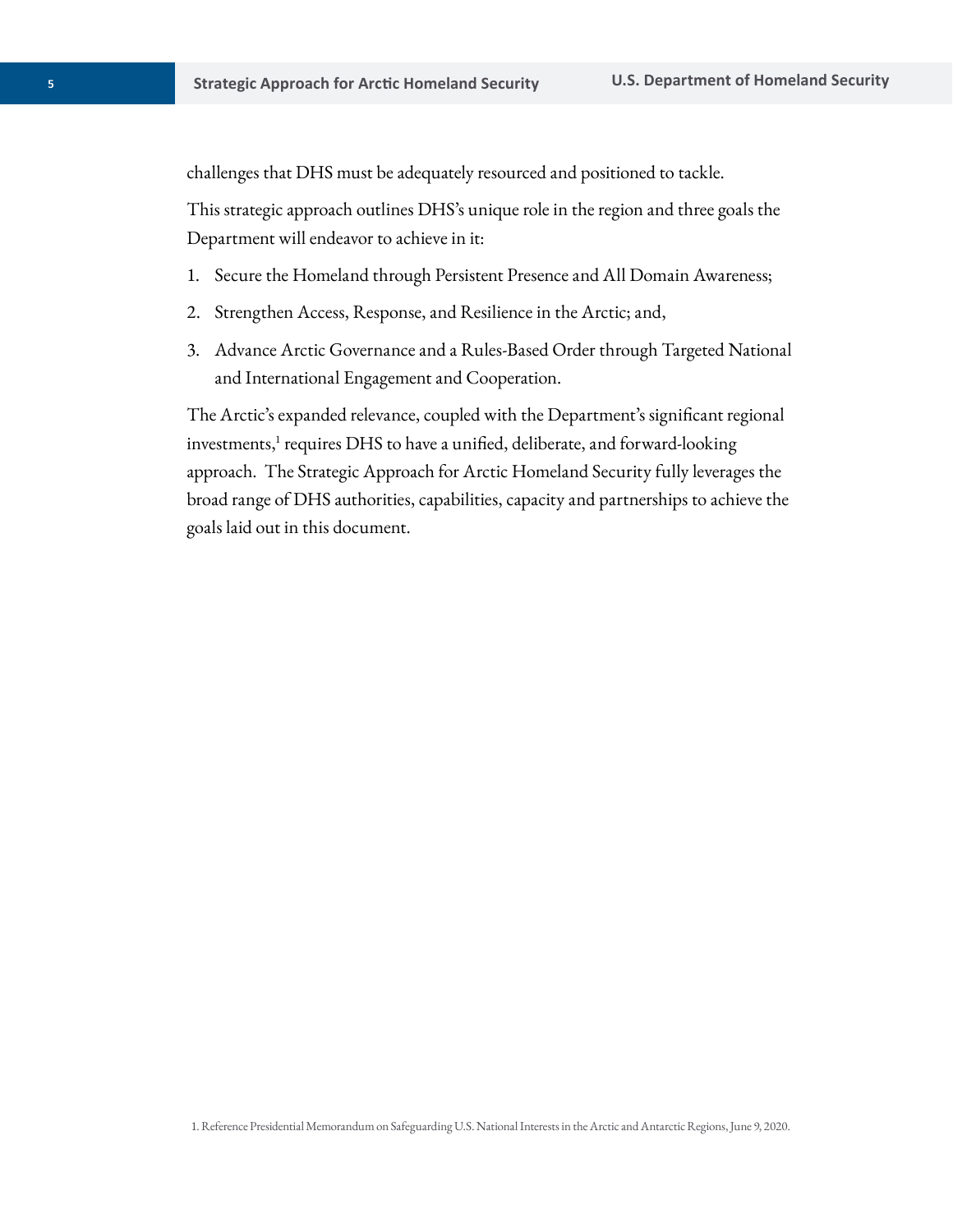### **Introduction**

Since the American flag was raised over Sitka, Alaska, in 1867, the United States has been an Arctic<sup>2</sup> nation with extensive rights and responsibilities. Our regional national security interests and mandates are significant and continue to expand, in part, due to diminishing sea ice and increased accessibility, fueling the emergence of Great Power Competition in the region. The Arctic's traditional utility as a geo-strategic buffer is eroding, as the changing physical environment and subsequent economic development have brought more access and interest to the region. Faced with the Arctic's changing landscape and the rise in nation-state ambitions throughout the region, DHS must recalibrate and reinforce its efforts to address emerging opportunities and vulnerabilities in the Arctic in close coordination with like-minded domestic and international partners to protect the sovereignty of the Homeland and our national interests.

The U.S. Arctic is dynamic; evolving environmentally, operationally, and strategically. A challenging landscape and seascape, combined with the sheer vastness of distance from the mainland United States, austere communications, and limited infrastructure, exacerbate the harshness of Arctic operations. Types and levels of commercial activity are also transforming, from a surge in oil and gas exploration nearly a decade ago to increases in vessel transits and recent expansion of eco-tourism. These changes in types and locations of activity, along with changes in the physical environment, are coinciding with the reemergence of Great Power Competition across the globe, which is exemplified in the Arctic. 

The USCG has long held the primary USG role in overt – albeit resource-limited – presence in the Arctic, through both its base and facility presence in Alaska as well as expeditionary cutters and forces that deploy to the Arctic to execute the full range of its statutory missions. These roles and responsibilities include representing American interests in international navigation governing bodies, conducting search and rescue missions, ensuring vessel safety, fisheries enforcement, and pollution response across the entire region. These functions reinforce U.S. sovereignty, strengthen rules and norms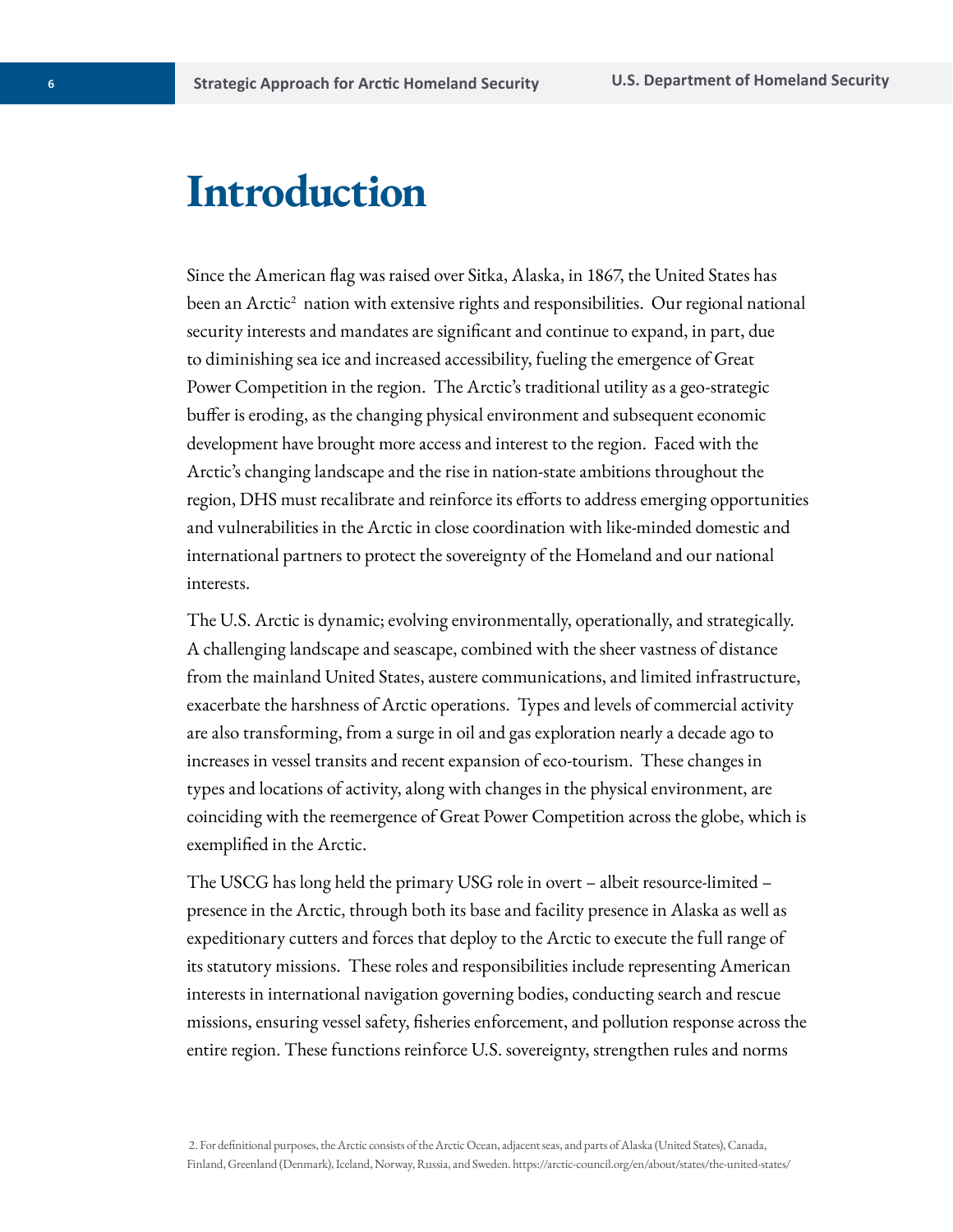for a safe and stable Arctic, enhance partner nation cooperation, and promote a resilient and secure Arctic. Although vast, the USCG's primary role in the region will continue to expand and evolve.

Changing geostrategic and environmental dynamics, however, necessitate an increasingly expansive and integrated leadership role for the Department in the Arctic. This new operating environment will not only require additional maritime security presence but will also necessitate new operational capabilities and additional resources to perform cyber and infrastructure security missions, trade and travel facilitation, and natural disaster response in the near term; and inevitably, additional mission sets.

#### **VITAL NATIONAL INTERESTS IN THE ARCTIC**

As mentioned above, Alaska's statehood makes the United States an Arctic nation with extensive sovereign rights and responsibilities to its citizens and the broader global community. Alaska is the only location within the United States where we share two international borders, one with Canada (our nearest ally) and the other with the RF, a strategic competitor. The Arctic is also vital to the Nation's geostrategic interests, both from an economic and security perspective. First, it is rich with natural resources. According to a 2008 U.S. Geological Survey (USGS) report, "[t]he extensive Arctic continental shelves may constitute the geographically largest unexplored prospective area for petroleum remaining on Earth." The USGS estimates that 13 percent of the world's undiscovered oil reserves (90 billion barrels) and 30 percent of undiscovered gas reserves (1,700 trillion cubic feet of natural gas and 44 billion barrels of natural gas liquids) are in the Arctic. $3$  These estimated resources do not include the more than 240 billion barrels of petroleum reserves that have already been discovered.

The Arctic Region contains significant mineral deposits, with nonfuel mineral production in the State of Alaska valued at slightly more than \$3 billion in 2015, or 4.17 percent of total U.S. mineral production.<sup>4</sup> Identified minerals include gold, zinc, palladium, nickel, platinum, lead, rare-earth minerals, and gem-quality diamonds with both intrinsic value and significant importance to industrial processes, defense supply chains, consumer products manufacturing, and technological innovation. Bolstering rare earth mineral production and capabilities, needed to produce technological tools (semi-conductors, chips, smartphones, etc.), will continue to grow in geo-political

3. USGS Fact Sheet 2008-3049: Circum-Arctic Appraisal: Estimates of Undiscovered Oil and Gas North of the Arctic Circle. <http://pubs>. [usgs.gov/fs/2008/3049/](https://usgs.gov/fs/2008/3049) 

4.USGS 2015 Minerals Yearbook [Advance Release],<https://prd-wret.s3-us-west> [2.amazonaws.com/assets/palladium/production/atoms/files/](https://2.amazonaws.com/assets/palladium/production/atoms/files) myb1-2015-stati.pdf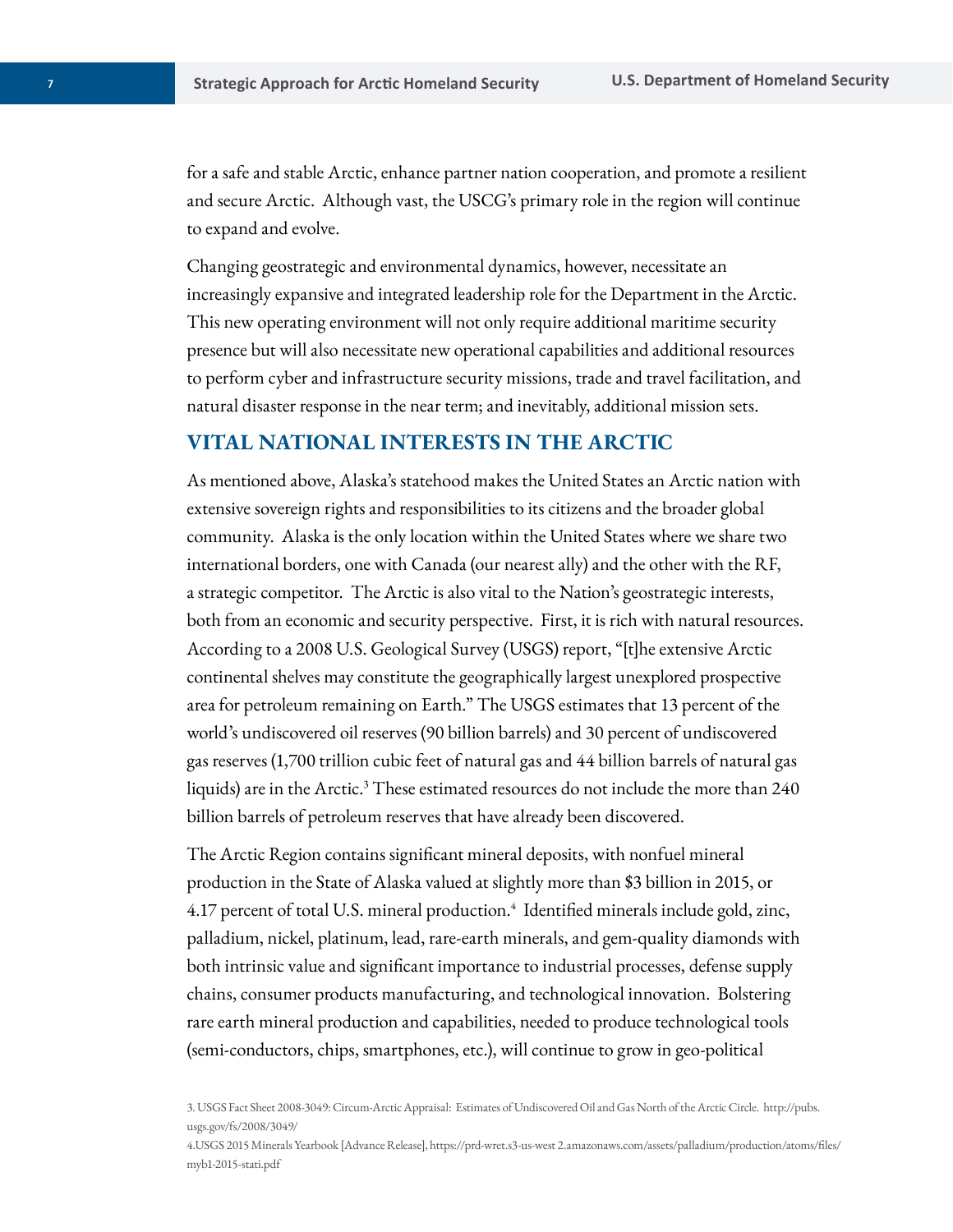importance as digitalization continues and the PRC continues to consolidate control of these materials.

It is equally as important as a trading route, accounting for nearly 1,000,000 square miles of U.S. territorial waters and the Homeland's Exclusive Economic Zone (EEZ), comprising more coastline than in the contiguous United States.

#### **CYBERSECURITY AND CRITICAL INFRASTRUCTURE**

As outlined in Presidential Policy Directive (PPD) 21, DHS has a leading role in coordinating and collaborating with public and private sector partners to bolster security and resilience of the Nation's 16 critical infrastructure<sup>5</sup> sectors. This effort includes, but is not limited to, coordinating national efforts to reduce risk to communications, energy, transportation, commercial facilities, and emergency services, among other sectors.<sup>6</sup> While the development of infrastructure and deployment of new technologies in the Arctic will provide opportunities, this development may also pose new vulnerabilities to the Homeland's critical infrastructure and subsequently present new challenges for DHS. This development is evidenced by the continued shift to intercontinental electronic communications through undersea cables, which account for more than 97 percent of communications driving international trade, official government communications, and citizen messaging via internet and phone. $^7\,$  Alaska is an important submarine cable conduit linking global communications and transactions to and from the Continental United States. For example, in May 2020, a new fiber optic cable was laid linking Anchorage to the lower 48 states.<sup>8</sup>

Although there is built-in resilience for single point cable failures, a serious, multi-occurrence event (e.g., natural, adversarial, man-made, etc.) could have cascading impacts on U.S. trade and national security. The growing shift in digital infrastructure will require the Department, CISA in particular, to play an expanding

6. Presidential Policy Directive -- Critical Infrastructure Security and Resilience (PPD-21), [whitehouse.gov](https://whitehouse.gov) [\(archives.gov\)](https://archives.gov). 

7. Threats to Undersea Cable Communications, Office of the Director of National Intelligence (ODNI), September 28, 2017, (https:// <www.dni.gov/files/PE/Documents/1---2017-AEP-Threats-to-Undersea-Cable-Communications.pdf>). 

8. "New fiber-optic line connects Alaska to Lower 48 by Land," Liz Ruskin, Alaska Public Media, [https://www.alaskapublic.](https://www.alaskapublic) org/2020/05/26/new-fiber-optic-line-connects-alaska-to-lower-48-by-land/. 

<sup>5.</sup> The term "critical infrastructure" has the meaning provided in section 1016(e) of the USA Patriot Act of 2001 (42 U.S.C. 5195c(e)), namely systems and assets, whether physical or virtual, so vital to the United States that the incapacity or destruction of such systems and assets would have a debilitating impact on security, national economic security, national public health or safety, or any combination of those matters.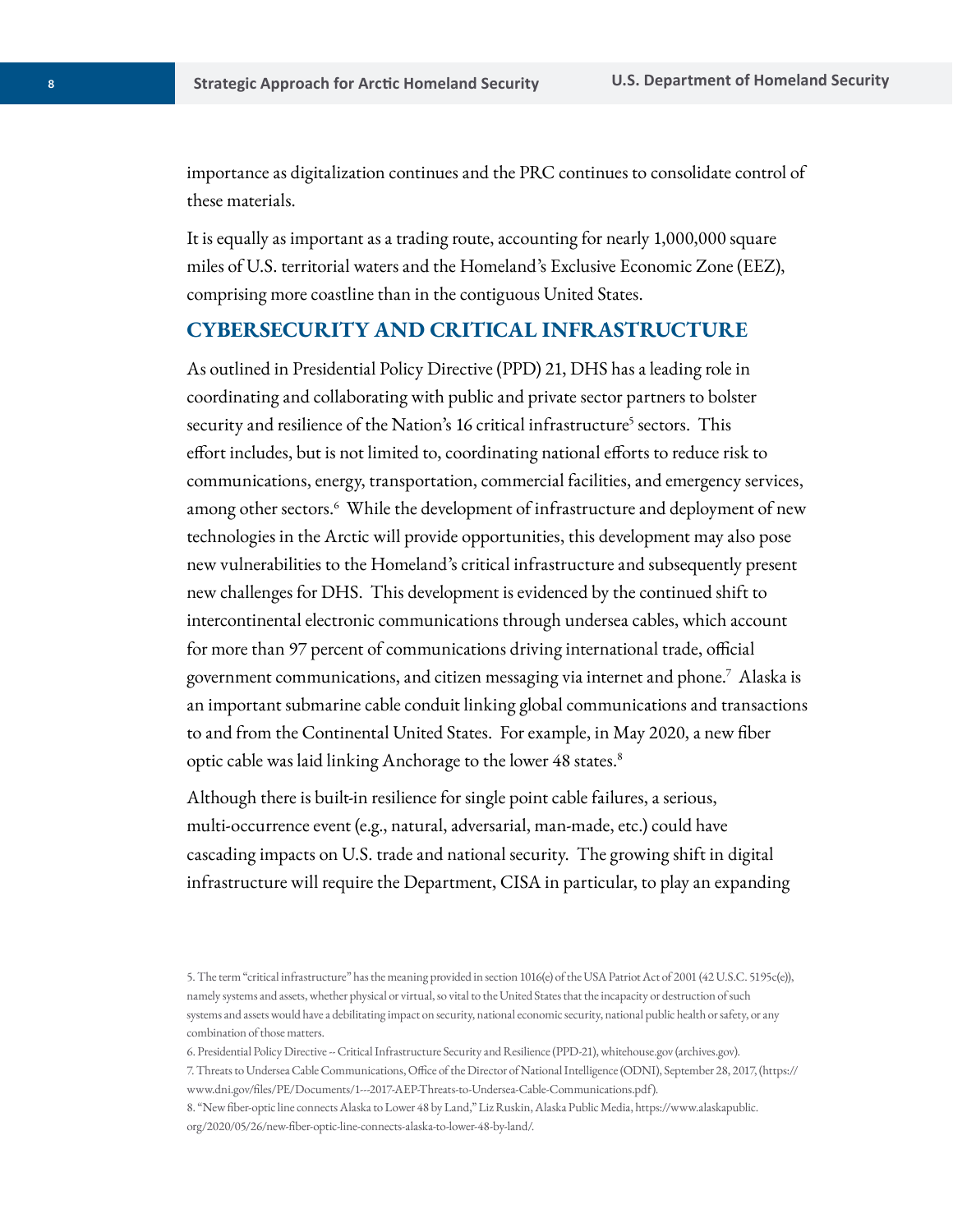role in supporting federal, state, local, territorial, and tribal (FSLTT) entities in the development of cyber- and infrastructure-security region becoming increasingly entangled in global transactions and digital messaging.

#### **TRADE & ECONOMIC SECURITY**

As previously noted, the changing physical environment will spur a plethora of economic opportunity and development in the region, including potential upticks in oil and gas exploration, critical mineral mining, trade route traffic, fishing, and tourism. Shorter shipping routes will attract competitors and increased vessel traffic through the Arctic. For reference, a shipping voyage to Japan from Rotterdam usually takes 25-30 days (via the Suez Canal or Panama Canal). Travel through the Northern Sea Route (NSR) would only take 18 days and avoid routes affected by piracy. $\degree$  The Department plays a crucial role in trade enforcement and commerce security on our seas and in our ports. CBP, specifically the Office of Field Operations (OFO) and Air and Marine Operations (AMO), must continue to proactively anticipate these changing trends, including illicit and nefarious activities precipitating increases in trade.

#### **DISASTER RESPONSE**

With rising commerce and traffic, the risks of natural and man-made disasters in scope, scale, and frequency will undoubtedly increase. Other DHS Components, specifically FEMA, must have the resources available to leverage their unique statutory authorities and resources, primarily designated under the Stafford Act<sup>10</sup> to anticipate expanded recovery operation efforts in the region.

#### **DEFENSE OF THE HOMELAND**

The Arctic carries critical strategic significance as a buffer in fortifying our national defenses against nefarious actors, especially hostile nation-states. This vital national security interest lies at the intersection of DHS-led Homeland Security and Department of Defense-led (DOD) Homeland Defense missions, principally for DOD under the purview of the U.S.-Canadian North American Aerospace Defense Command (NORAD) and U.S. Northern Command (NORTHCOM). As the only branch of the military within DHS, the USCG will play a vital role in implementing the Tri-Service Maritime Strategy "Advantage at Sea" in the Arctic. "The Coast Guard's mission

<sup>9.</sup> The Emerging Arctic: Risks and Economic Opportunities, Council on Foreign Relations, Scott Borgerson, The Emerging Arctic: Risks and Economic Opportunities (cfr.org).

<sup>10.</sup> Robert T. Stafford Disaster Relief and Emergency Assistance Act, PL 100-707, <https://www.fema.gov/disasters/stafford-act>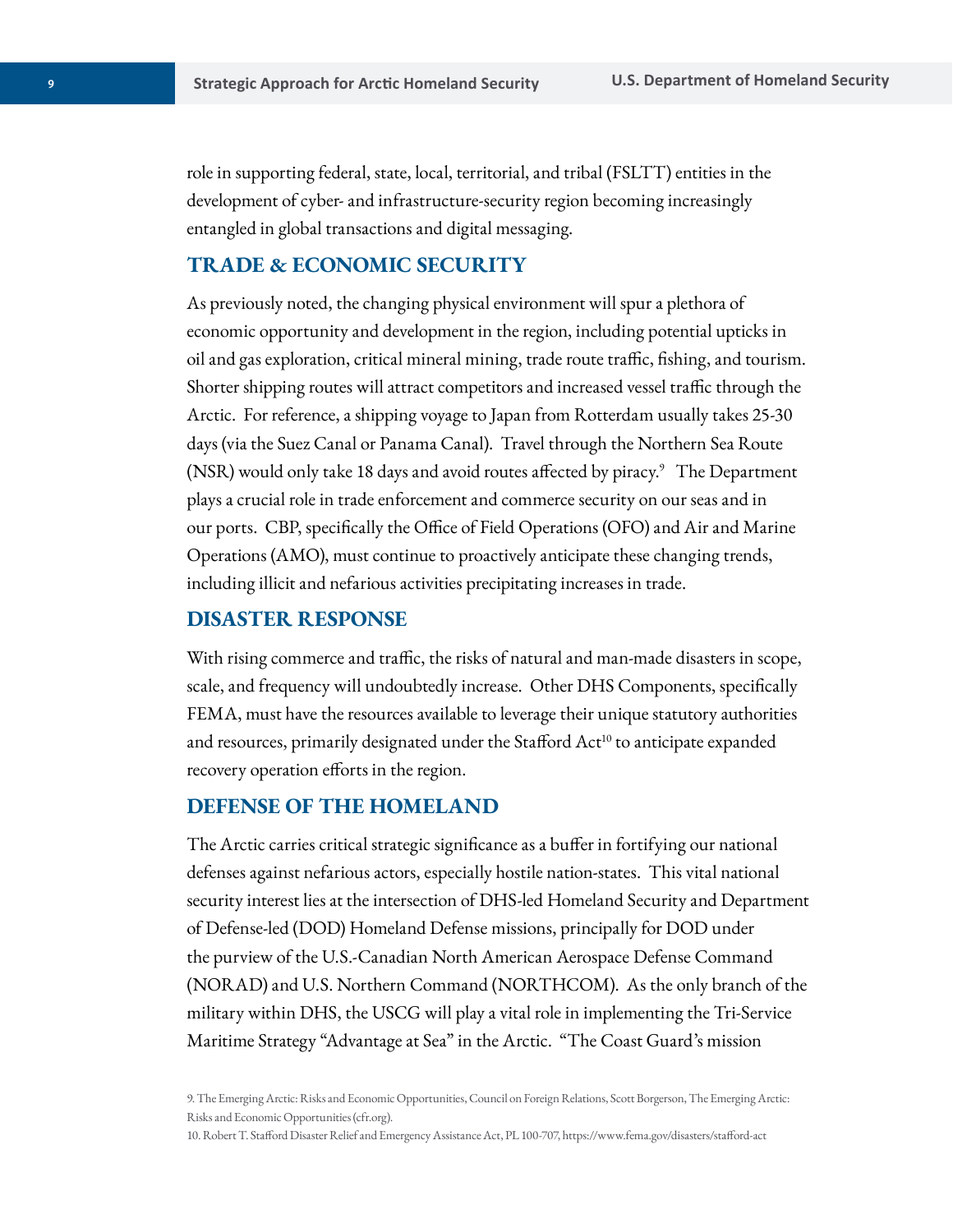profile makes it the preferred maritime security partner for many nations vulnerable to coercion. Integrating its unique authorities—law enforcement, fisheries protection, marine safety, and maritime security—with Navy and Marine Corps capabilities expands the options [the Coast Guard] provide[s] to joint force commanders for cooperation and competition. In this era of long-term strategic competition, the Naval Service must be prepared to defend our national interests, anywhere – anytime. China's and Russia's coercive actions, their attempts to undermine our alliances and partnerships, and their aggressive military modernization efforts pose an undeniable threat to global security and prosperity."11

#### **A "WHOLE OF DHS" APPROACH IS NEEDED**

Due to changing dynamics, DHS must recalibrate and expand its regional operational aperture to address emerging opportunities and vulnerabilities in the Arctic.

The 2017 *National Security Strategy of the United States of America* (NSS)<sup>12</sup> identifies the RF and PRC as strategic near-peer competitors challenging American power, influence, and interests. Both competitors are exploiting the evolving Arctic environment to their advantage, expanding capabilities, capacities, and influence in the region. The Arctic has taken center stage in the era of nation-state Great Power Competition; regional competition has intensified with states seeking to dominate coveted waterway access for trade routes and fishery access, military deployments, and resource extraction.

The *DHS Strategic Approach for Arctic Homeland Security* supports our national security strategy while providing strategic alignment and vision to protect the Homeland and secure prosperity in the region. This strategic approach complements the DOD Arctic Strategy, and embraces three overarching DHS equities: the Arctic as an emergent competitive space; the Arctic as the Homeland; and, the Arctic as a shared region for cooperation and collaboration.

The U.S. Arctic<sup>13</sup> environment itself is also a strategic national asset. DHS has Living Marine Resource (LMR) management responsibilities, as well as an obligation to support tourism, and subsistence harvests (e.g., fishing, hunting, and whaling). The Bering Sea contains the largest seasonal marine mammal migrations in the world, including thousands of bowhead and beluga whales, hundreds of thousands of walruses

<sup>11.</sup> Advantage at Sea – Prevailing with Integrated All Domain Naval Power, December 2020,<https://media.defense.gov/2020>/ Dec/17/2002553481/-1/-1/0/triservicestrategy.pdf 

<sup>12.</sup> National Security Strategy of the United States of America, December 2017, [https://www.whitehouse.gov/wp-content/](https://www.whitehouse.gov/wp-content) uploads/2017/12/NSS-Final-12-18-2017-0905-2.pdf.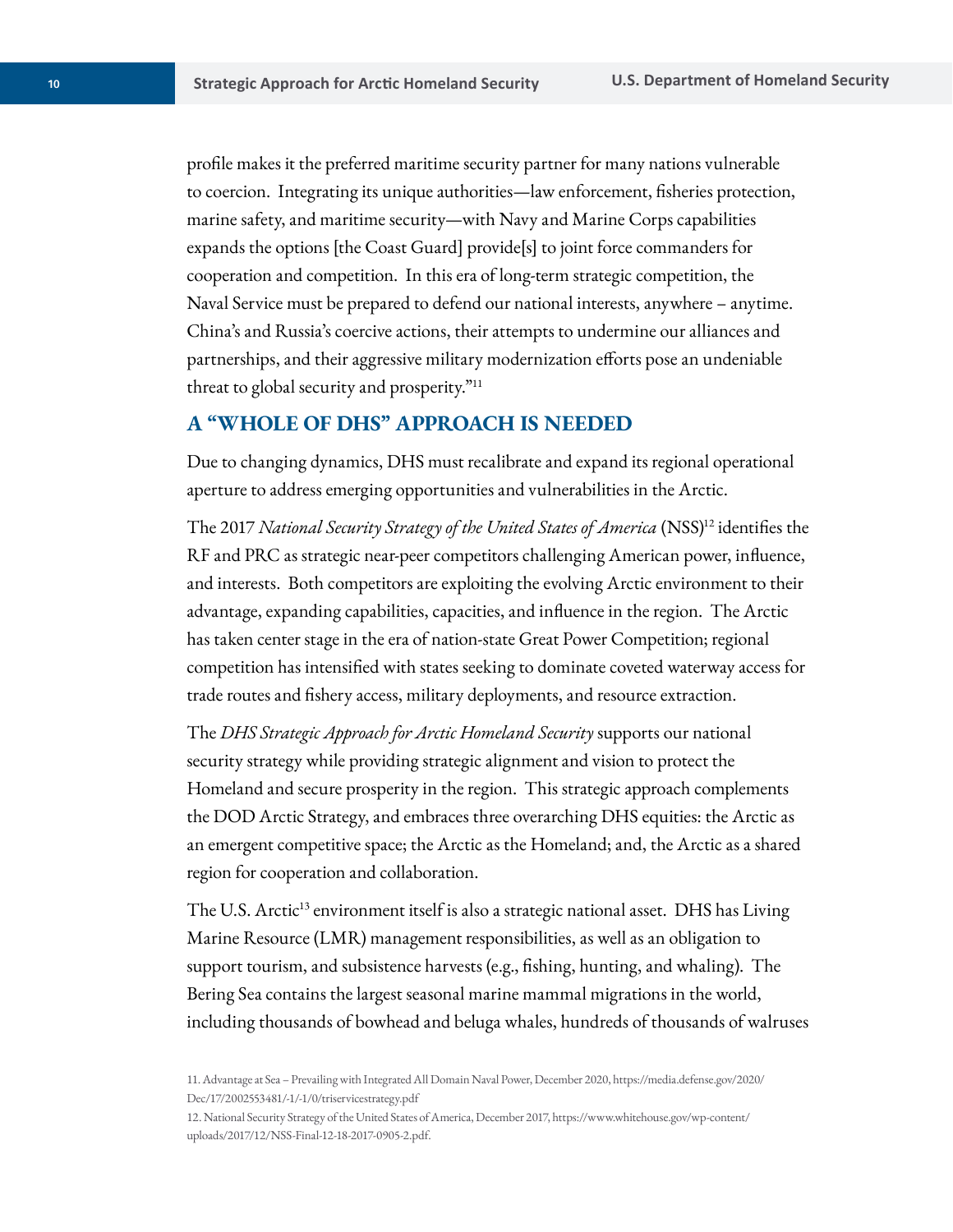and ice seals, and millions of migratory [birds.](https://birds.14)<sup>14</sup> In 2018, the five Arctic countries with coastlines bordering the Arctic Ocean – Canada, Denmark, Norway, Russia, and the United States – as well as China, Iceland, Japan, South Korea, and the European Union, signed a binding agreement preventing fisheries in the Central Arctic Ocean until further study can be carried out. However, changing operating conditions could lead to commercial fisheries developing despite that [agreement.](https://agreement.15)<sup>15</sup>

DHS activities in the region span the Department's entire portfolio, from emergency management to maritime, aviation, and border security, to natural resource protection, and the facilitation of commerce. This strategic approach, while broad in nature, seeks to decisively anticipate and guide the Department's strategic and operational posture in anticipation of these rising challenges during the next 10-15 years. It will be supplemented by a more granular implementation plan that will be regularly reviewed and amended to reflect the changing regional environment.

13. There are many definitions of the Arctic – the official definition adopted by the US Government is described in Section 112 of the Arctic Research and Policy Act of 1984 (ARPA) as "all U.S. and foreign territory north of the Arctic Circle and all U.S. territory north and west of the boundary formed by the Porcupine, Yukon, and Kuskokwim Rivers; all contiguous seas, including the Arctic Ocean and the Beaufort, Bering, and Chukchi Seas; and the Aleutian Islands chain."

14. Northern Bering Sea Marine Mammal Seabird Migration Map, Bering Sea Elders Group. <http://www.beringseaelders.org>/ wp-content/uploads/2016/11/Northern-Bering-Sea-Marine-Mammal-Seabird-Migration-map\_high-res-2016.pdf 

15.Declaration Concerning the Prevention of Unregulated High Seas Fishing in the Central Arctic Ocean. [\(https://www.regjeringen](https://www.regjeringen). no/globalassets/departementene/ud/vedlegg/folkerett/declaration-on-arctic-fisheries-16-july-2015.pdf.)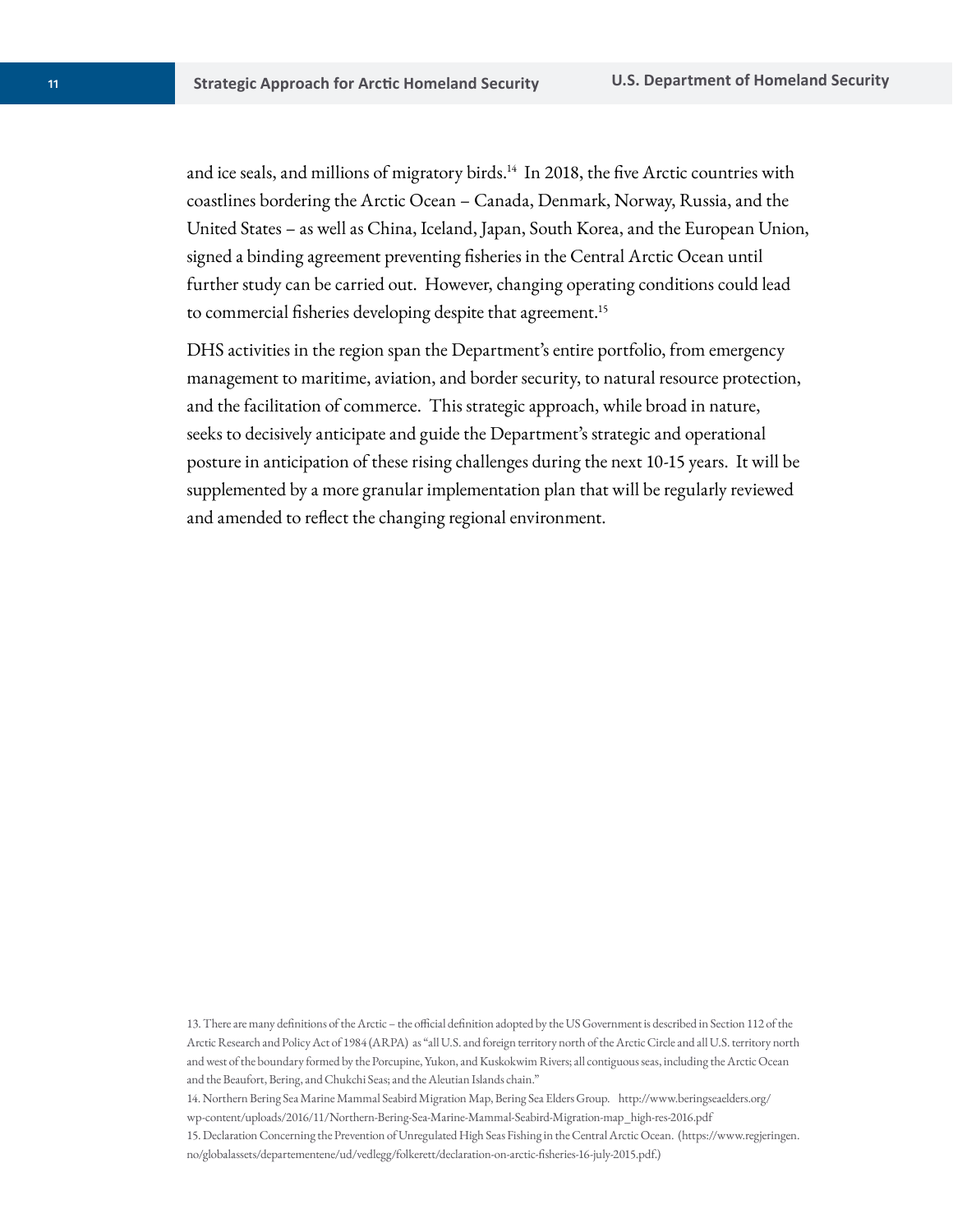### **Strategic Environment**

As emphasized in the NSS and the DHS 2017 Homelnd Security Trends Review, global dynamics are acting indirectly as threat multipliers and highlight threats to national security. Consistent with the National Strategy for the Arctic Region (NSAR), the Department's highest priority is to protect the American people, our sovereign territory and rights, natural resources and all national interests in the region. The following three factors have the greatest impact on the formation of a strong Strategic Approach for Arctic Homeland Security:

#### **Intensified Geo-political Competition and the Race for Increased Influence through Persistent Presence and Strategic Influence**

Expanded Arctic access, caused by a changing Arctic geographic environment, has spurred tremendous opportunity and unprecedented activity in the region for both allies and adversaries alike. Unrestrained, geo-strategic adversaries will seek to undermine a fragile rules-based order to extract previously inaccessible resources, and, in turn, undermine global norms that the United States and its allies have worked to uphold.

*• Russia*:

As the nation with the largest territory and EEZ in the Arctic, the RF remains a key geo-strategic competitor in the region whose regional interests are compounded by economic reliance on the Arctic for natural resource extraction (such as oil, gas, and mineral), and control over zones, such as the Northern Sea route. Russia is seeking to bend the rules-based order to protect its vital interests in the region. The RF will regain Chairmanship of the Arctic Council (AC) from July 2021 through 2023 and could leverage its leadership in this capacity to advance its goals in the region. Its regional military presence has grown in the last decade with large investments in capabilities and infrastructure including air bases, ports, weapons systems, domain awareness tools, floating nuclear power plants, and the largest icebreaker fleet in the world. These dual-use capabilities significantly enhance its military capability,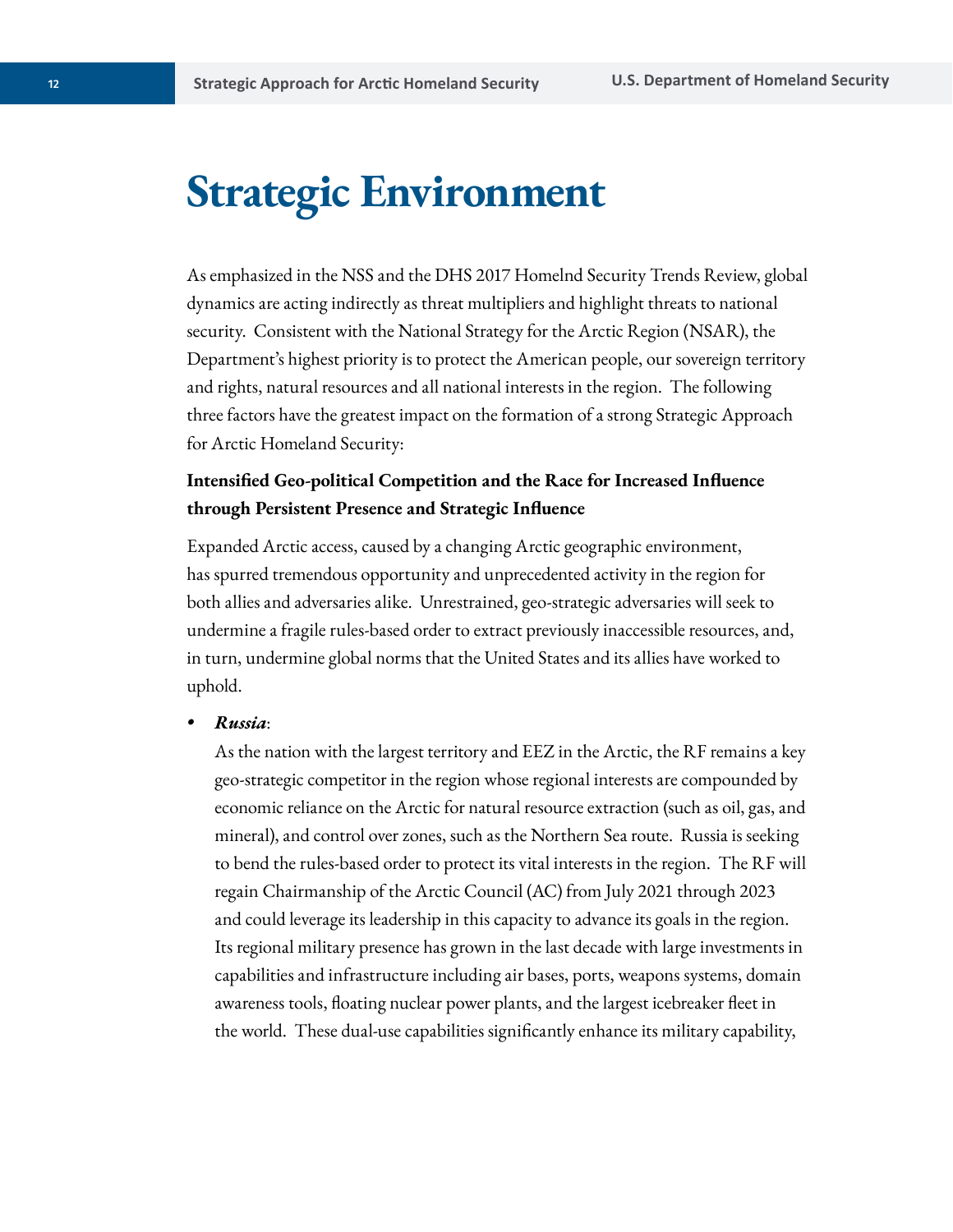capacity and shore infrastructure in the Arctic to support its national ambitions.

*• China*:

The PRC continues to use nefarious methods to undermine international norms and institutions governing the Arctic to elevate its standing as a dominant global power. In 2018, the PRC published a China Arctic Policy white paper, articulating the importance Beijing places on securing a dominant foothold in the region, despite being a non-Arctic State. To carry out its intentions, the PRC invested in foreign infrastructure to include air and sea ports, developed plans to extract natural resources, satisfied growing domestic food demands through Arctic fishery extraction, and desires to control Arctic trade routes to meet a growing demand for resources as well as their internal motivation to be a "great [power".16](https://power�.16) China also has two icebreakers with plans to construct more, which include a nuclear-powered vessel. With continued investment, China could outpace U.S. icebreaker capacity and polar access by 2024. 

*• Like-minded Partners (Canada, Denmark, Finland, France, Iceland, Japan, Norway, Sweden, and the United Kingdom):* 

Like-minded Arctic and non-Arctic nations advocate for enhanced USG leadership in the region, specifically upholding the international norms that ensure the stability, security, and in the case of Arctic Nations, their rightful economic stake. Left unchallenged, Russia and China will continue malign activities in the region to further their insular agendas and desire for dominance in the Arctic Region. Absent a strong, visible DHS presence, a leadership vacuum could allow a new de facto governance system to take hold, favoring Russian and Chinese strategic intent.

#### **Changing Physical Environment**

The changing geographic environment is elevating the risks to American citizens in the Arctic, including increased frequency and severity of storms, coastal erosion, and thawing permafrost. The changing environment also continues to unlock previously inaccessible resources and trade route opportunities for both Arctic and non-Arctic states. If left unchecked, increased human activities across the U.S. Arctic and under-governed maritime spaces could outpace DHS's ability to detect, deter, prevent, and respond to those changes and activities. As the Arctic region continues to open, DHS must anticipate and respond to activities and intentions with security and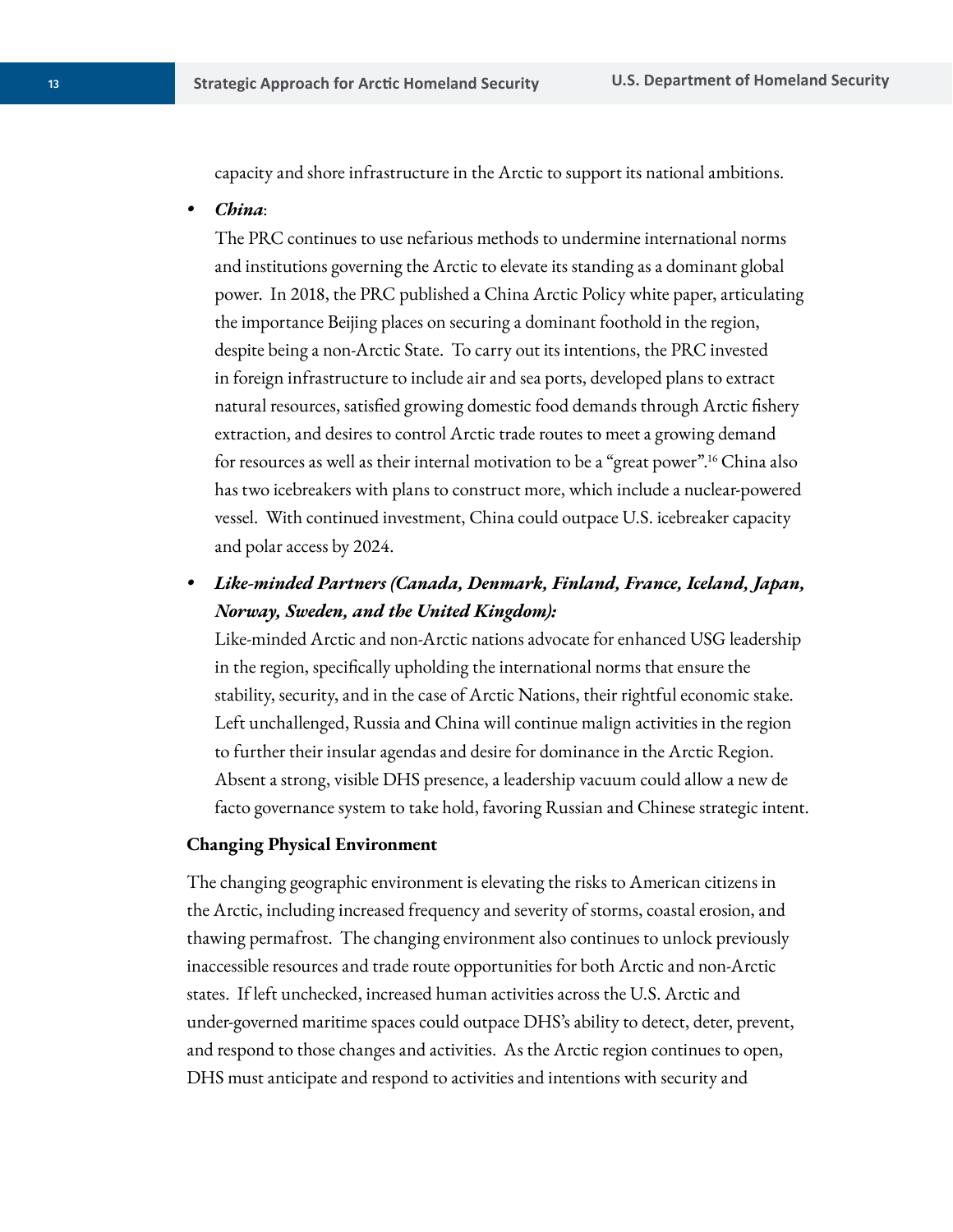prosperity implications to the homeland in the competition [continuum.](https://continuum.17)<sup>17</sup>

#### **Vast, Underdeveloped and Undergoverned Spaces**

Extreme weather conditions, complex logistics and supply chains, and sparsely inhabited locations pose unique challenges for the Department. In a region with an inherently difficult operating environment, presence equals influence. Due to the evolving threat and need for a more robust DHS presence, the Department will need to develop additional capabilities and capacities in the form of maritime presence, at first, and supporting infrastructure to follow to fully conduct and sustain its statutory missions in the region.

<sup>16.</sup> China will use coercion as well as economic and scientific inducements to expand physical presence and strategic influence in the region. Although a non-Arctic State, China has formally established its Polar Silk Road strategy in support of broader efforts to achieve global power status by 2050.

<sup>17. &</sup>quot;Competition Continuum," Joint Doctrine Note 1-19, 03 June 2019, <https://www.jcs.mil/Portals/36/Documents/Doctrine>/ jdn\_jg/jdn1\_19.pdf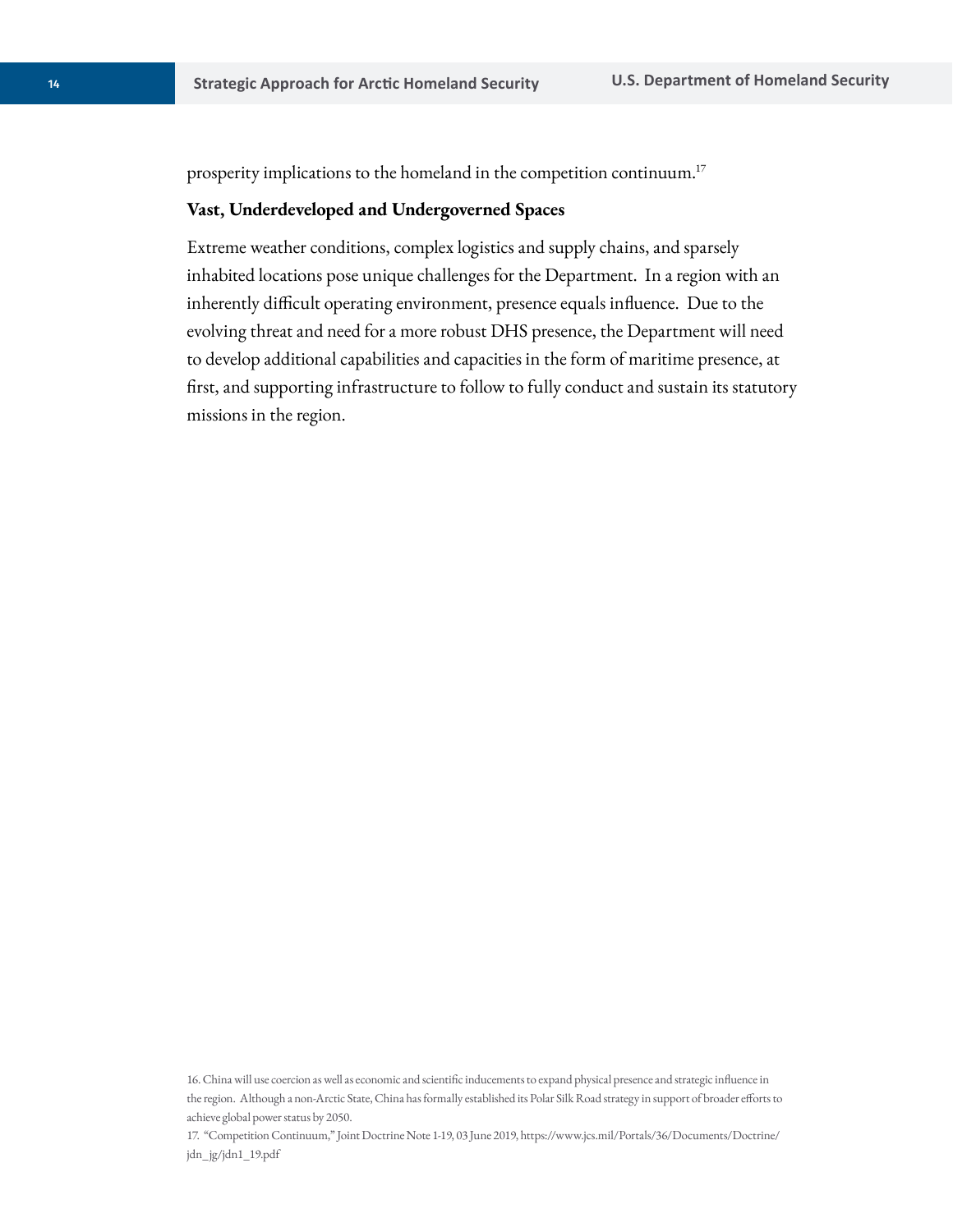# **Strategic Goals**

The opening of the Arctic region has given way to increased access to waterways, creating unprecedented opportunity for resource extraction, tourism, fishing, and expanded military presence. Changing geopolitical, geographic, and technological circumstances will require DHS Components to expand mission execution in unfamiliar surroundings, garner additional resources, and develop strategic and operational plans to address the Department's missions of today and in the years to come.

The United States is an Arctic Nation – and for more than 150 years the USCG has served as the lead federal agency for homeland security, safety, and environmental stewardship – however geopolitical and environmental challenges necessitate an increasingly whole-of-government approach to the region.

The increasing development and deployment of information and communications technology (ICT) are crucial linkages to commerce and communication that will continue to necessitate CISA's attention. Diminished ice and increased waterway access for trade and tourism, in turn, will require an expanded operational footprint for the USCG and CBP, who will need to adapt to changing trade and travel patterns. ICE will continually evaluate criminal and civil enforcement of federal laws governing border control, customs, trade, and immigration in the Arctic Region. FEMA and the USCG will continue to assess and prepare for both environmental and man-made disasters in the Arctic to preserve and protect American lives and prosperity.

DHS will leverage Component and other government agencies' presence in the region, including co-location of facilities, joint strategic operational planning, cross training, and shared assets. All DHS Components will utilize sound information and maximize the use of intelligence for planning purposes. Components will seek innovative means to bolster their mission areas in the Arctic, to include the use of rapidly developing technologies such as artificial intelligence and Unmanned Systems (UxS), and leverage relationships within U.S. and foreign governments, academia, and industry partners.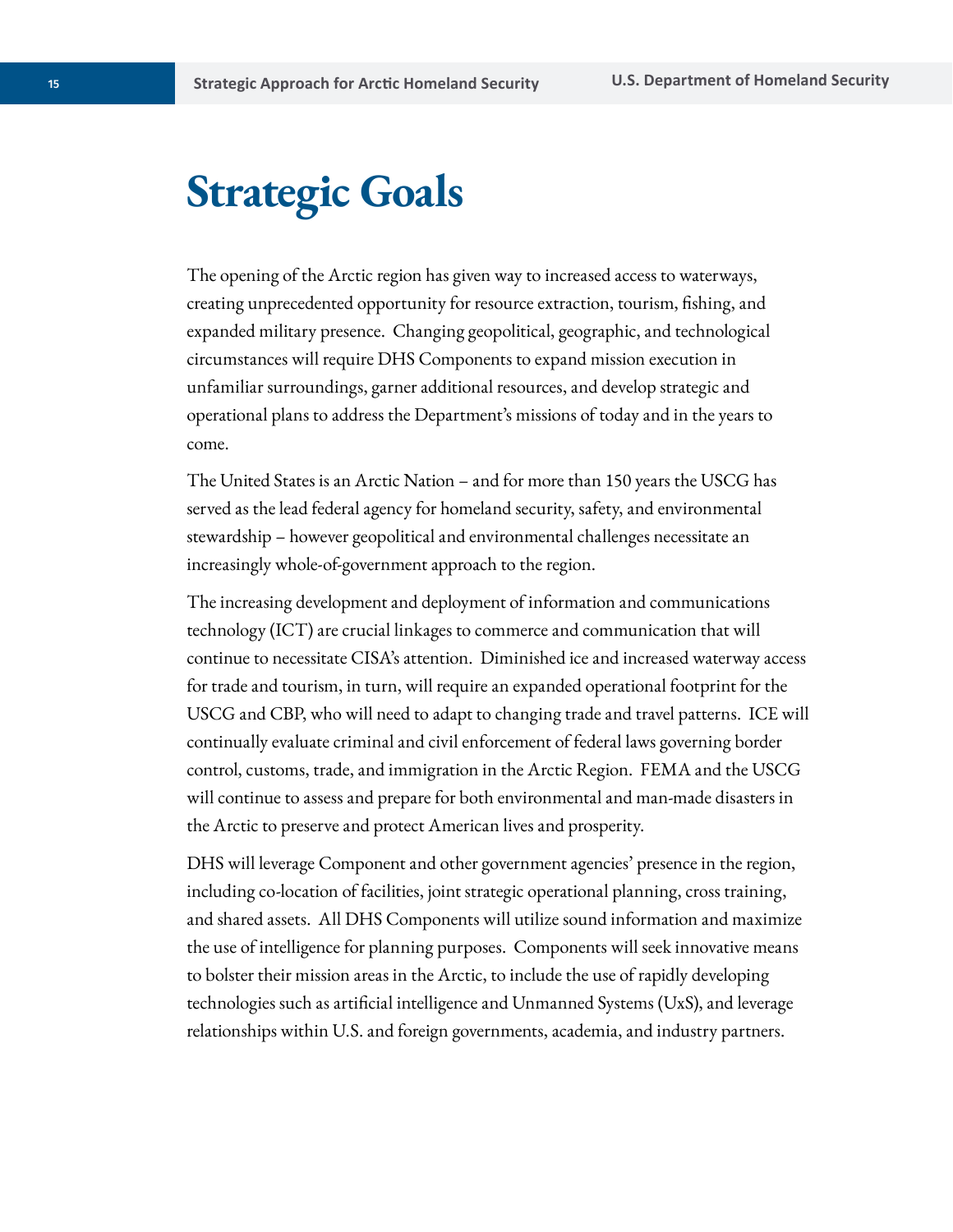The Department will meet the opportunities and challenges presented in the region as it focuses departmental resources to support our national policy objectives. The following goals, and supporting objectives, will guide our efforts:

#### **GOAL 1: SECURE THE HOMELAND THROUGH PERSISTENT PRESENCE AND ALL DOMAIN AWARENESS**

U.S. sovereignty, through robust domain awareness, persistent presence, and leadership (particularly in the maritime space) is critical to advancing U.S. national and economic security while curbing malign activity by Great Power Competitors. This goal requires additional DHS capabilities and capacities, both assets and people, equipped and trained to operate and lead in this austere environment. To accomplish this goal, DHS will:

- **Accelerate USCG Icebreaker Acquisition, Procurement, Deployment and Sustainment** – In the Arctic, presence equates to influence. DHS will invest and deploy a capable, modernized fleet of polar security icebreakers and potential medium class icebreakers capable of deploying in year-round conditions, as appropriate, and integrate operations across Components, including multi-use platforms such as UxSs, to safeguard our nation's interests in the Arctic Region. These assets, and their accompanying support infrastructure, will ensure the USCG is able to maintain persistent presence and conduct its regional statutory and national [missions.](https://missions.18)<sup>18</sup> In the maritime space, DHS will prioritize and invest in icebreaking capabilities that enable the Department to access domestic regions and advance into international spaces to deter nefarious actors and support scientific research.
- **Strengthen Technological Capacity and Capabilities to Secure All Domain Awareness –** DHS must invest in technological tools and trainings to expeditiously, efficiently, and cost effectively enhance its awareness of Arctic activities. Unmanned Systems will be vital to understand, track, and monitor, suspicious and non-threatening activities across harsh terrain in an efficient and cost-effective manner. The Department, working through its various offices, including the Science and Technology Directorate, will seek the funding and resources needed to prioritize the procurement, training, and increased usage of unmanned systems technology to conduct its vital mission in the Arctic region.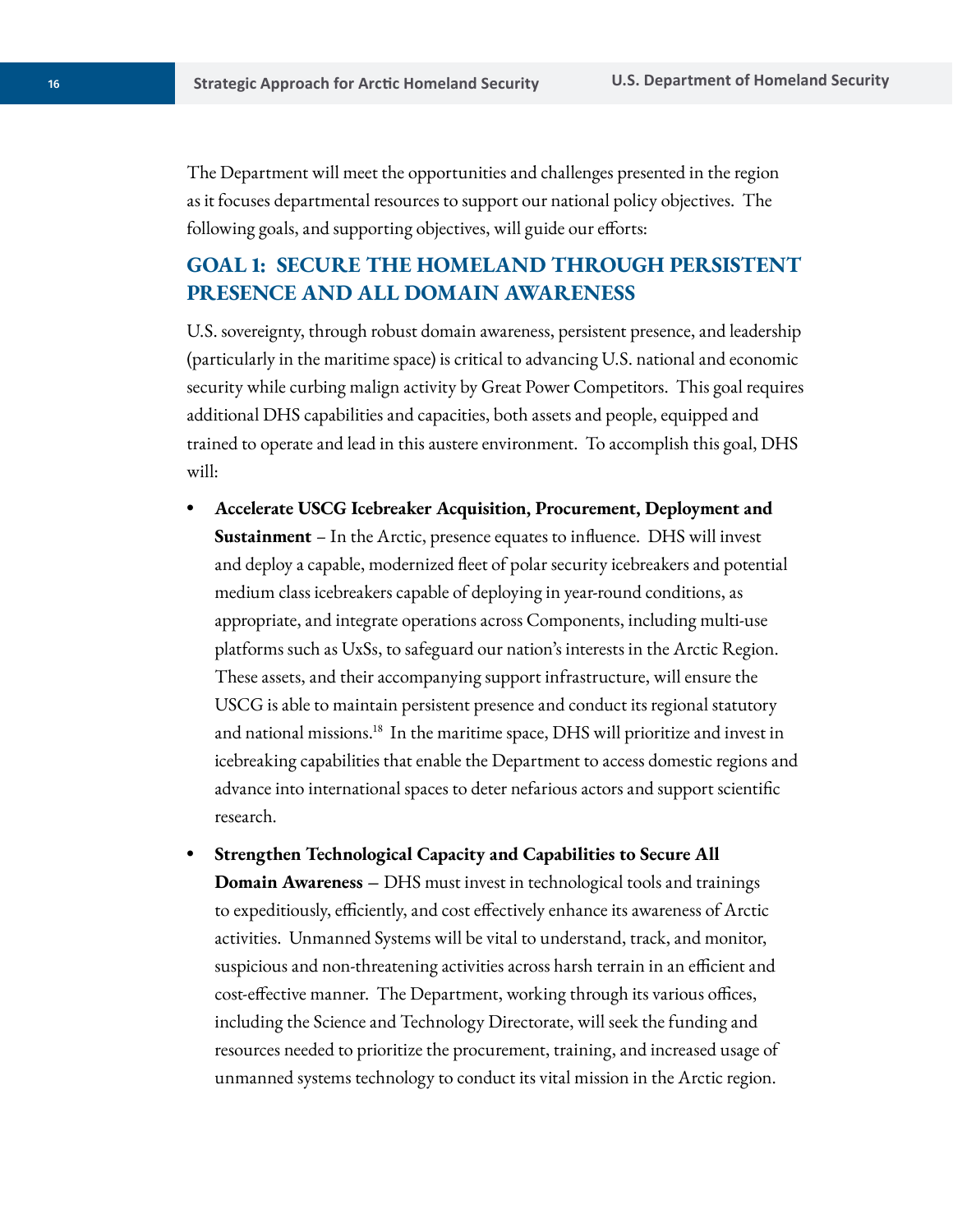This effort will involve expanding coordination, training, and cooperation with interagency partners, particularly the DOD (U.S. Air Force and U.S. Space Force), along with our FSLTT partners. The Department will also pursue opportunities to expand awareness and foresight of physical developments that drive changes in the types, location, and timeframe of both commercial activity and geostrategic interests and actions. Proactivity will enable the Department to shape the Arctic as a secure, stable region that promotes responsible governance and economic growth.

- **Enhance High Latitudes Communication Systems Development, Deployment and Sustainment** – Effective presence requires continuous, reliable and secure connectivity. The lack of infrastructure in the Arctic translates to a lack of assured communications. Voice and data information sharing for internal or external systems are extremely limited. For DHS to effectively field and leverage assets for year-round operations, continuous digital connectivity to interagency operations centers are vital, including the technological advancement and deployment of satellite technology in the Polar regions. DHS will prioritize Arctic investments in developing and fielding reliable and secure continuous year-round communications for its assets and capabilities in the Arctic, leveraging joint and commercial capabilities whenever possible.
- **Expand Trade and Travel Facilitation Capacity –** DHS has a critical economic security mission, one that continues to regionally expand by the day. Cruises, and other tourism industries, are continuing to augment Arctic operations as interest in leisure travel increases. The cruise industry, for example, is planning to produce an additional 29 ice-breaking expedition ships through the Northwest Passage by 2022, almost tripling production from 2019.19 DHS also expects additional demands in transshipments, resource extraction, and an overall expansion in public and commercial maritime activity and port infrastructure. Ship traffic, stemming from increased trade and travel, has increased 25 percent from 2013 to 2019, and is expected to continue.<sup>20</sup> These increasing trends, particularly in commerce and associated travel, will require CBP and USCG to augment capacity in the Western Arctic and procure the resources and support (infrastructure, personnel, assets) needed to facilitate upticks in trade and travel.

<sup>18. &</sup>quot;Memorandum on Safeguarding U.S. National Interests in the Arctic and Antarctic Regions," Presidential Memorandum, June 9th, 2020 [\(https://www.whitehouse.gov/presidential-actions/memorandum-safeguarding-u-s-national-interests-arctic-antarctic-re](https://www.whitehouse.gov/presidential-actions/memorandum-safeguarding-u-s-national-interests-arctic-antarctic-re)gions/).

<sup>19.</sup> Cruise Industry News: 2018 Expedition Market Report, 2018 Expedition Market Report | Cruise Industry News Online Store 20. Protection of the Arctic Marine Environment (PAME), Arctic Ship Traffic Data, Arctic Ship Traffic Data (pame.is)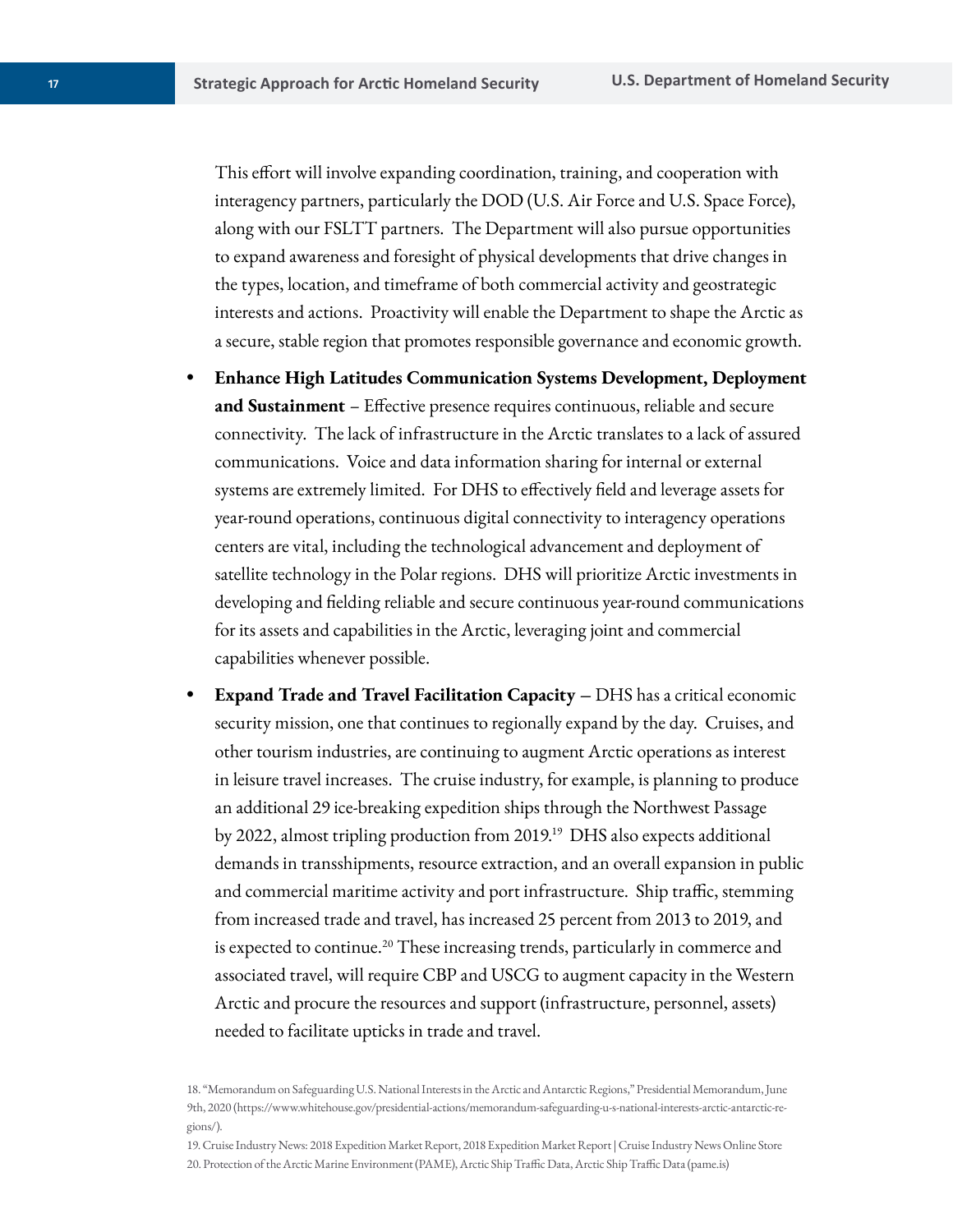#### **GOAL 2: STRENGTHEN ACCESS, RESPONSE, AND RESILIENCE IN THE ARCTIC**

The Department must build the capability and capacity which will enable its Components, and other interagency and private sector partners, to protect, respond to, and recover from both natural and man-made threats and hazards in the Arctic. This effort includes strengthening FSLTT institutions and resilience against adversarial threats across multiple layers of government and society. To achieve this goal, the Department and its Components will:

- **Conduct Roles and Missions Studies** While some DHS Components have long-standing, historic missions in the Arctic Region, several outfits are just beginning to contemplate their anticipated mission sets in a relatively unfamiliar area of operations. As such, DHS Components will assess and report to the Secretary their roles and responsibilities in safeguarding the Arctic. DHS Components will analyze how internal agencies or offices will be affected by a need for their services, what their roles will be, what capabilities will be necessary, and how they will meet national expectations for their services. This effort will include scoping resourcing and decision-making on the changing threat environment. The Department will use these studies to inform future resource decision-making.
- **Bolster Resilience from Man-Made and Natural Events** By focusing on leveraging partnerships and infrastructure in a surge capacity, DHS and its Components will be able to focus on prevention and response, rather than overall footprint. In particular, DHS will lead engagement with Alaskan Natives representing generations of experience often seen as critical "first responders" in the region. In support of Executive Order 13175, DHS Components will "strengthen United States government-to-government relationships" with federally recognized tribes and bolster Arctic Governance through Targeted, Enhanced National and International Engagement and [Cooperation.21](https://Cooperation.21)
- **Enhance FLSTT and Private-Sector Partners' Ability to Detect and Deter Nefarious Foreign Investment/Influence –** As a critical representative on the Committee on Foreign Investment in the United States (CFIUS), DHS is concerned that nation-state competitors, the PRC for example, are expanding their foreign investment in Alaska, particularly in SLTT entities. What initially appears to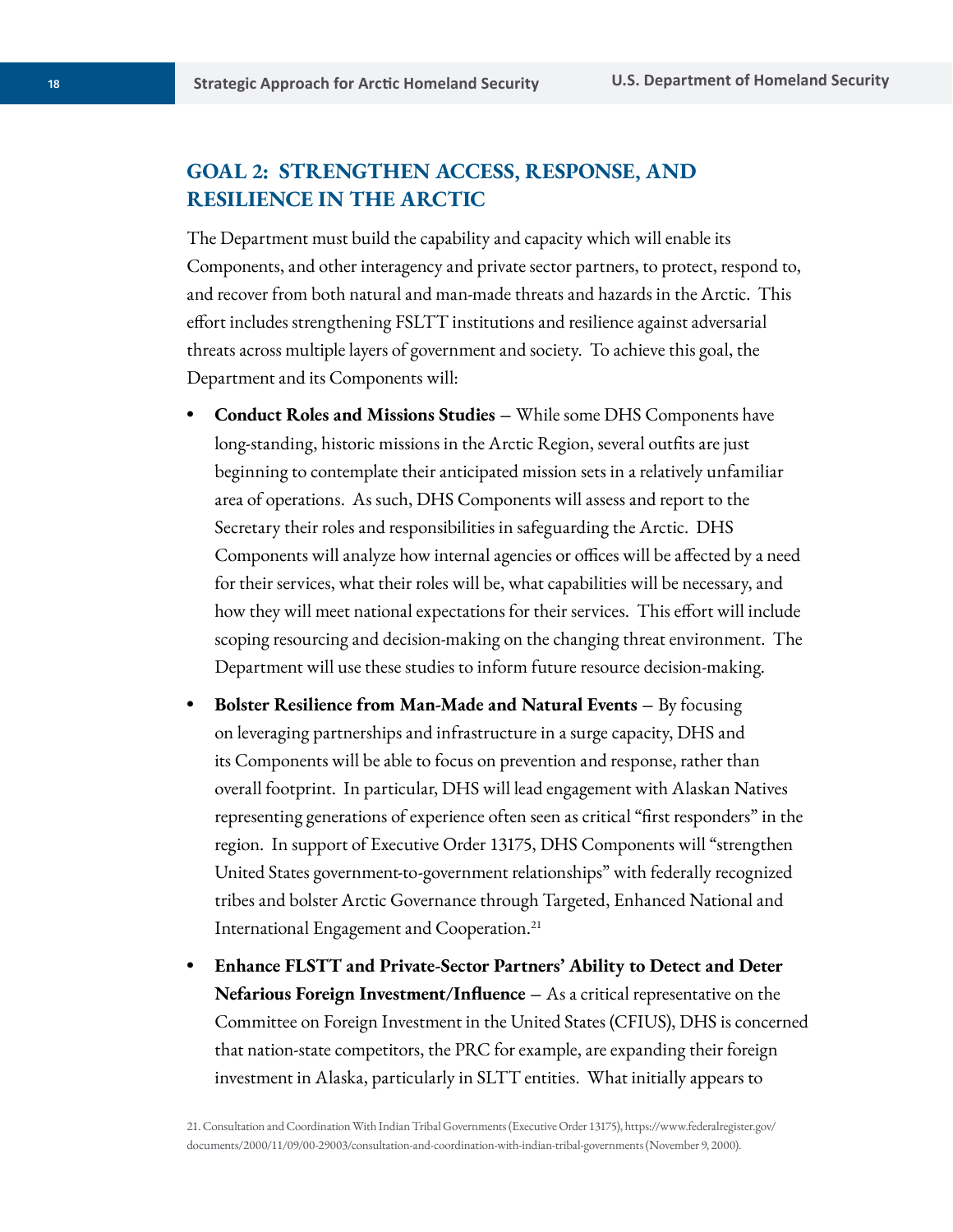be lucrative and legitimate to local businesses and governments, in aggregate, could significantly undermine U.S. national security. This circumstance holds particularly true with the unchecked purchasing of coveted natural resources, such as zinc, cobalt, and other important resources that could adversely impact the Nation's critical supply chains. DHS will work with FSLTT partners to identify and deter untoward foreign financial or business transactions in critical areas of the Arctic Homeland while fostering responsible investment and development.

**• Safeguard Critical Infrastructure** – The digital age has ushered unprecedented improvement in living standards and increasing dependence on technological networks. This development has presented security challenges with respect to critical infrastructure in the Homeland, including information communication technologies and the transportation sector (pipelines, railways, ports, etc.). New undersea cables, laid across Alaska and the Arctic in recent years, have increased connectivity between continents in once-remote regions. CISA and USCG will continue to identify and allocate resources and personnel, where necessary, to mitigate vulnerabilities to U.S. digital and physical infrastructure.

In close conjunction with public and private sector partners, DHS is, and will continue, assessing the condition of critical infrastructure in the U.S. Arctic. These vulnerability assessments and recommendations are intended to inform the security and resilience posture of owners and operators of critical infrastructure in the State of Alaska. Subsequent maritime zones assessments and recommendations will focus on enhancing the security and resilience of the U.S. Arctic, while better positioning the Homeland to meet the challenges of Great Power Competition. This effort includes partnering with local public and private entities to conduct voluntary critical infrastructure resilience assessments under the Regional Resiliency Assessment Program ([RRAP\).22](https://RRAP).22) Recommendations from the current assessments place primary focus on Transportation Systems, Energy, and Communications critical infrastructure sectors as well as associated sector-specific and cross-sectoral challenges.

**• Sustain Arctic Region Freedom of the Seas –** In line with the NSS and NSAR, DHS is committed to the Arctic as a free and open region in the international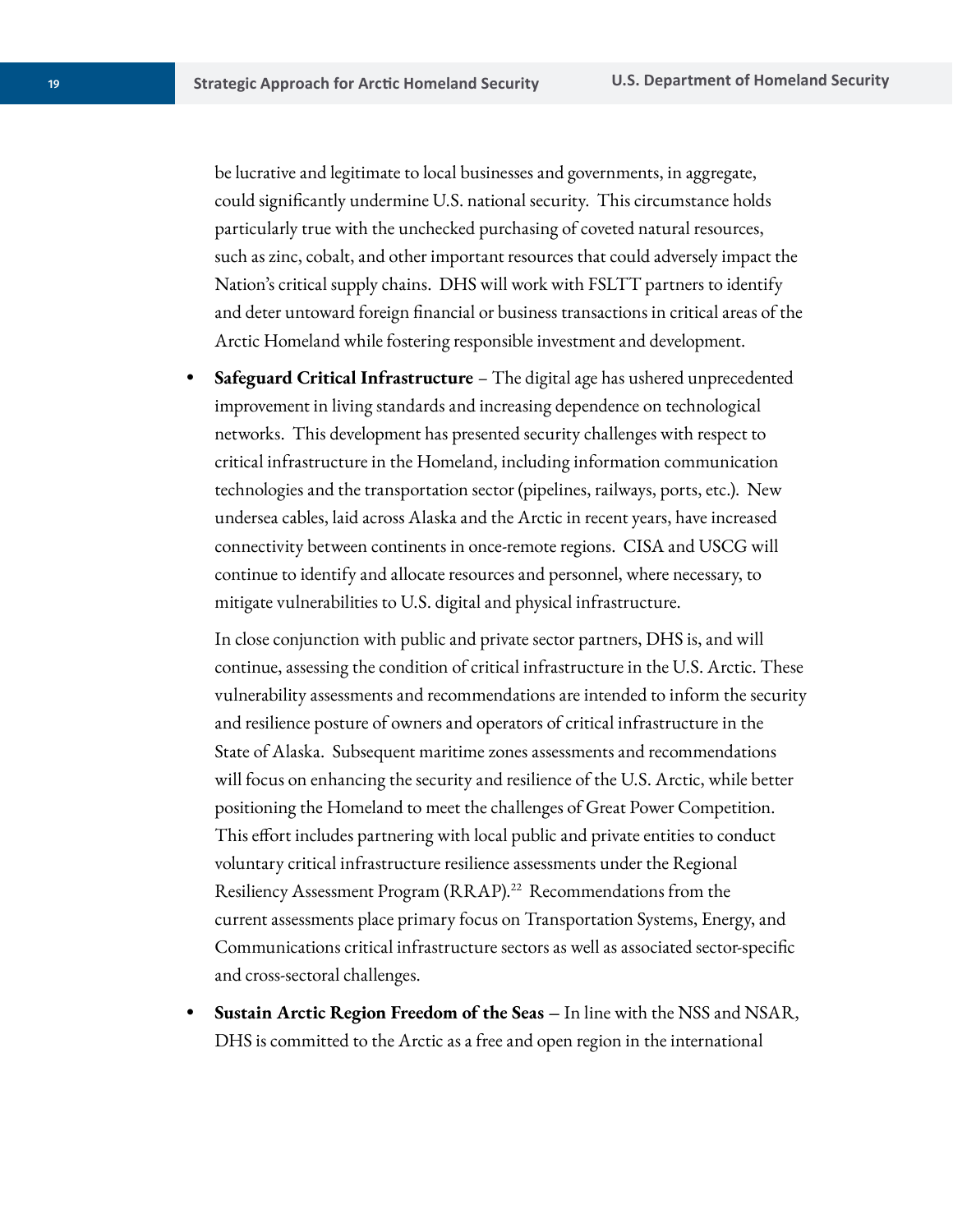spaces. DHS has complementary roles with DOD in protecting the free flow of licit travel and trade and will work to sustain legitimate economic operations and strengthen these international norms through operations that build precedence, and deter misuse. The Department will stand with the United States' allies and partners in protecting sovereign rights to offshore resources, consistent with obligations under international law<sup>23</sup> and in defense of freedom of the seas and respect for [sovereignty.](https://sovereignty.24)<sup>24</sup>

**• Secure Future United States Energy Prosperity –** As noted in the NSS and the NSAR, U.S. global leadership is heavily predicated on bolstering America's responsible extraction, production, and distribution of energy, both at home and abroad. With significant natural resource deposits in the U.S. EEZ, the Arctic presents strategically valuable opportunities to enhance our production of rare earth minerals and energy resources. Without the capabilities, assets, or relationships to maintain domain awareness, the USG cannot deter illicit energy and rare earth mineral extraction from nefarious actors in its own territory. The Department, through USCG and FEMA, will work with other federal and state agencies in support of public and private commercial interests to ensure extraction of resources from the U.S. Extended Continental Shelf is done safely, securely, and responsibly in accordance with U.S. laws and regulations without unwelcome or illicit extraction by unauthorized entities.

#### **GOAL 3: ADVANCE ARCTIC GOVERNANCE AND A RULES-BASED ORDER THROUGH TARGETED NATIONAL AND INTERNATIONAL ENGAGEMENT AND COOPERATION**

Advancing national security interests in the Arctic calls for an integrated whole-ofgovernment approach, requiring partnering and propagating shared values and norms with like-minded allies, both bilaterally and multilaterally, with nearby allies (such as Canada) and those worldwide. Advancing these shared values and global norms are necessary to promoting stability and prosperity in the Homeland and international spaces. To accomplish this goal, DHS will:

**• Protect the Integrity of Arctic Governance and Cooperation Fora** – DHS, in

22. CISA Website,<https://www.cisa.gov/what-critical-infrastructure> 23. "U.S. Position on Maritime Claims in the South China Sea," Michael R. Pompeo, Secretary of State. Available at [https://www.](https://www) [state.gov/u-s-position-on-maritime-claims-in-the-south-china-sea](https://state.gov/u-s-position-on-maritime-claims-in-the-south-china-sea)/ 24. Ibid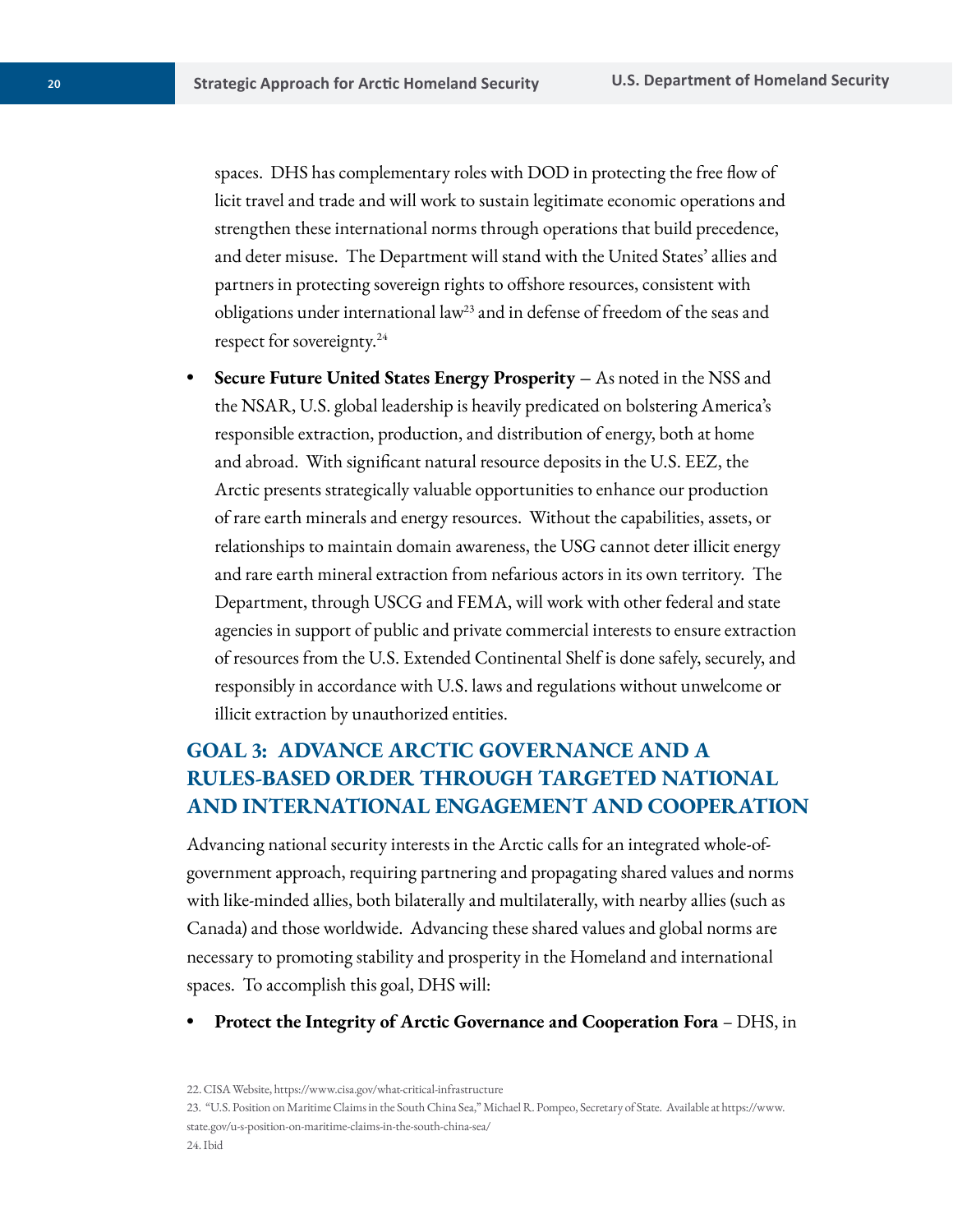coordination with the Department of State (DOS), will enhance cooperation with international partners to ensure international institutional bodies like the Arctic Council, International Maritime Organization, and the Arctic Coast Guard Forum to advocate for robust and healthy governance practices to counter adversaries who might seek to undermine global norms and the rules-based order. DHS, in conjunction with DOS, will continue to engage with partners to preserve the integrity and utility of these bodies.

**• Bolster Collaboration and Cooperation with Like-Minded Arctic Partners**  – The Department will work with like-minded partners, especially Canada and our European allies, to uphold the rules-based order. While this effort will include continuing to protect EEZs to combat Illegal, Unreported and Unregulated fishing, it will also include enhancing and expanding direct operational relationships with partner nations to share information, strengthen security, and protect trade. The North Pacific Coast Guard Forum and the North Atlantic Coast Guard Forum are potential areas to further mutually beneficial maritime safety and security standards.

DHS, particularly CBP, USCG, and TSA, will further trade and travel facilitation enforcement and cooperation of anticipated expansions in operational mandates, particularly along our two international borders in the Arctic – Canada and Russia. Fostering greater advocacy with Canada and Russia, particularly in aviation security and custom's enforcement, allows DHS to mitigate security and safety challenges caused by the increase in trade and [traffic.](https://traffic.25)<sup>25</sup>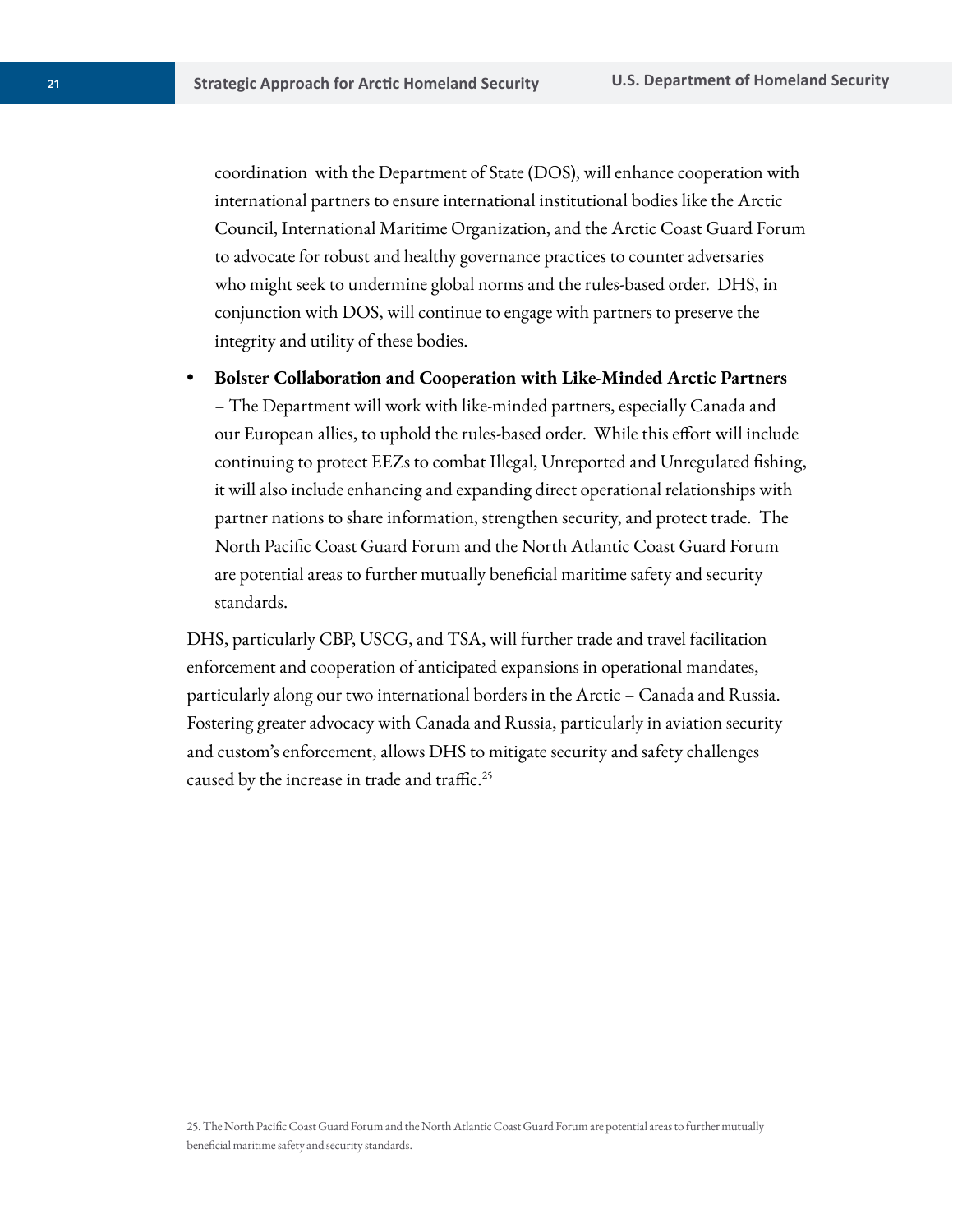# **Guiding Principles**

DHS will follow three guiding principles to ensure success in implementing the goals we pursue outlined in this Strategic Approach, understanding that our presence and actions in the Arctic reflect our national values and role in the global community. 

- **Commit to transparency and the sharing of information,** which must be a hallmark of all DHS activities in the region. Transparency encourages good behavior and builds trust – but only if the information that DHS and its Components obtain and use can be shared with the interagency, the public, and international partners.
- **Engage in practical cooperation** throughout the vast Arctic Region. Operational partnerships based on mutual benefit and the realities of distance and extreme weather will necessitate a level of partnership that exceeds what most entities are used to in other parts of the Continental United States.
- **Collaborate to safeguard stability and peace** upholding Arctic norms and the rules-based order. DHS, in concert with Alaskan Natives, partners, and allies, will work to strengthen these norms. The Department will also preserve the Arctic region as a free and open area, supporting and preserving international legal principles of freedom of the seas, overflight, and other lawful uses of the sea, and unimpeded lawful commerce.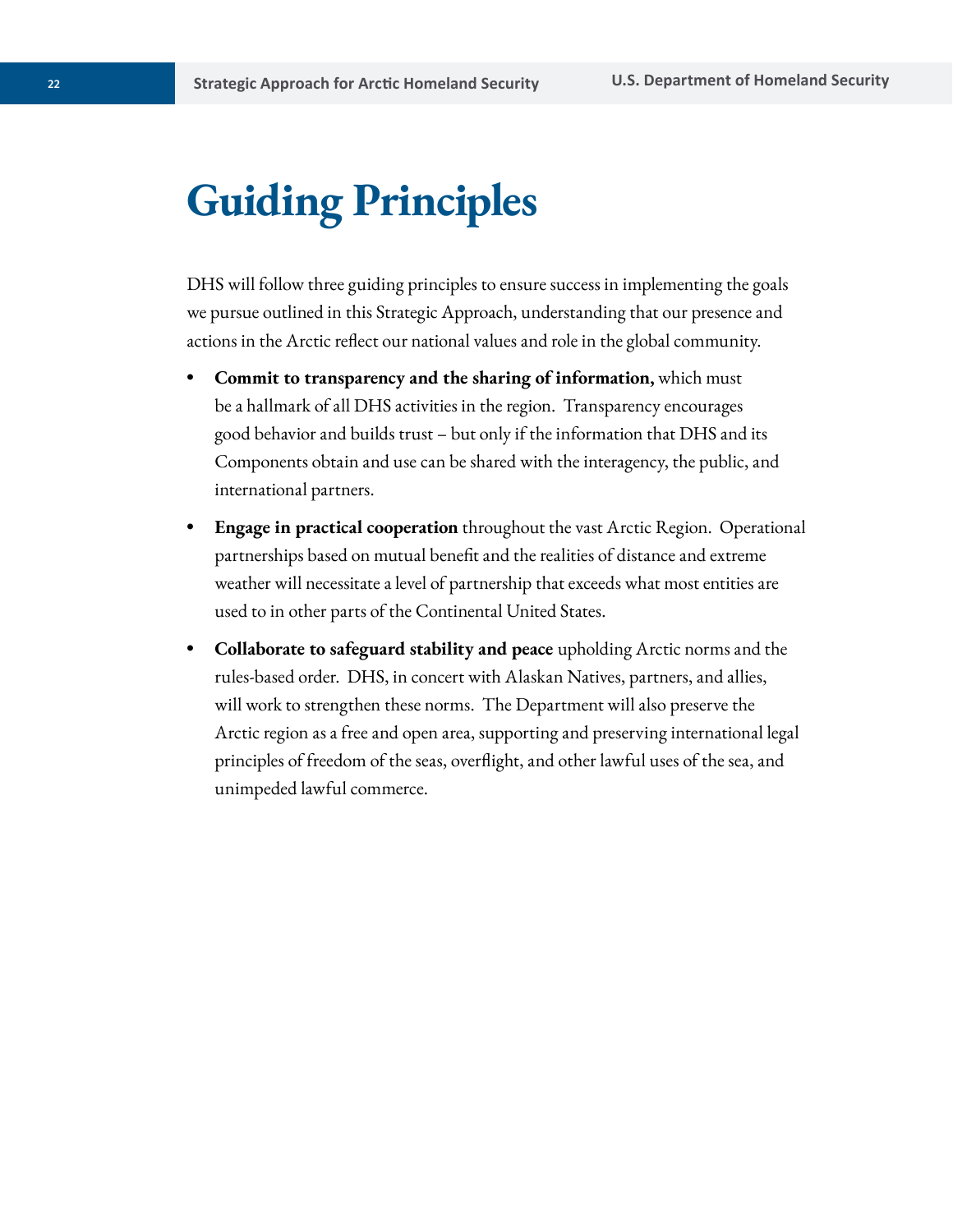### **Conclusion: Achieving Success**

This Strategic Approach outlines the goals and accompanying objectives necessary to achieve success, proactively chart DHS's anticipated role in the region, and fulfill the Department's responsibilities to the Nation in the Arctic.

To accomplish these goals, DHS will execute a planned, carefully reasoned, wholeof-Department approach, through close collaboration and cooperation with our partners, both at home and abroad. By developing a comprehensive understanding of the dynamic regional operating environment, the Department will enhance regional security and protection while facilitating the growth of legitimate enterprises.

As in all our strategic efforts, DHS will rely on innovation and transparency in our approach, communicating frequently with our oversight committees, in our pursuit to implement novel solutions that fit the unique Arctic conditions we face, which ultimately serves as a model for better unity of effort within the Homeland Security

enterprise.<br>Through this Strategic Approach for Arctic Homeland Security and forthcoming implementation plan, DHS will play a prominent role in shaping the strategic environment in the Arctic by building and deploying capability and capacity necessary to counter near-peer competitors, in close cooperation and coordination with our friends and allies, while creating the conditions needed to advance U.S. economic prosperity, safety and security for all across the region.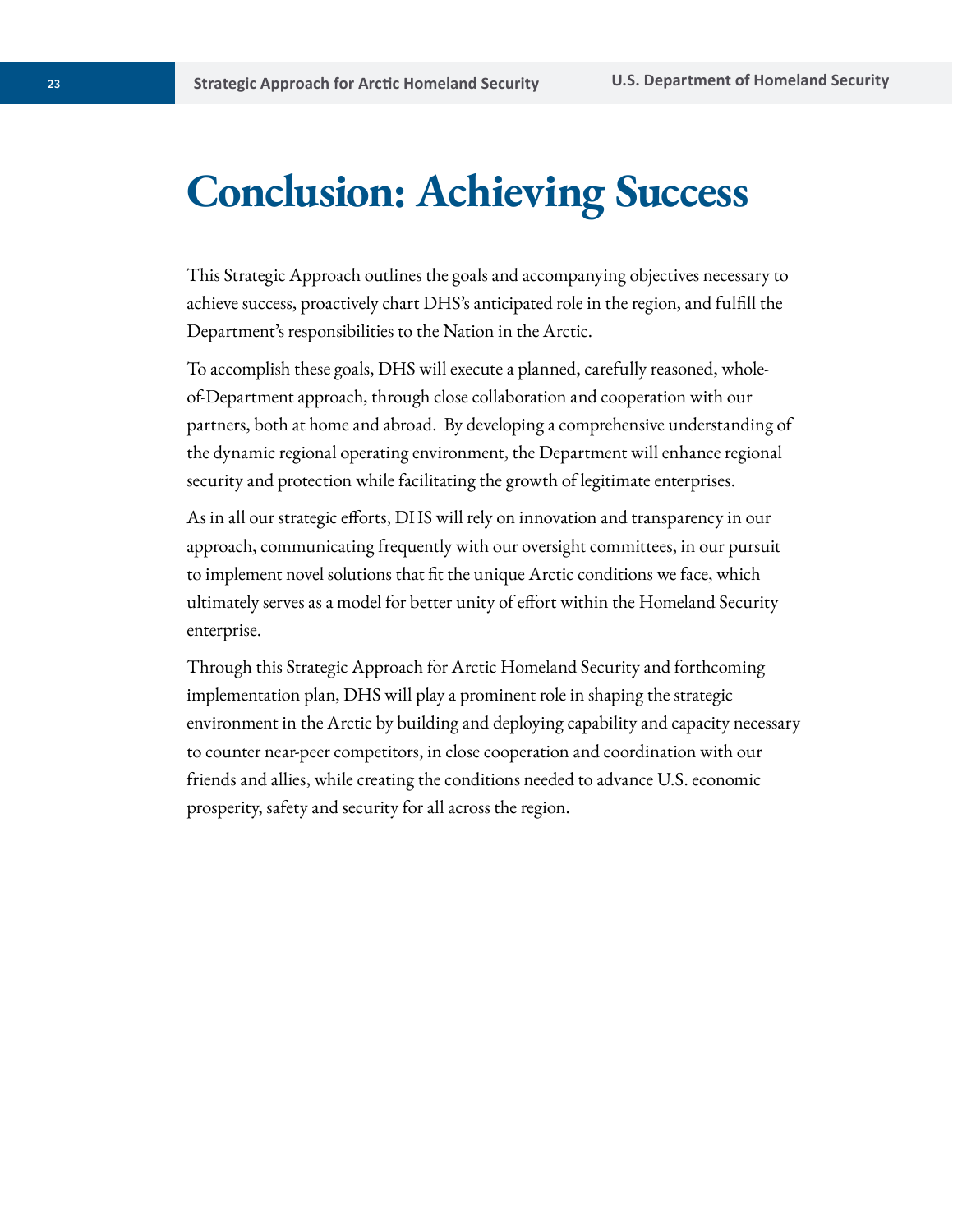#### **ABBREVIATIONS USED**

- AMO U.S. Customs and Border Protection Air and Marine Operations
- CBP U.S. Customs and Border Protection
- CISA Cybersecurity and Infrastructure Security Agency
- DOD Department of Defense
- DHS Department of Homeland Security
- FEMA Federal Emergency Management Agency
- FSLTT Federal/State, Local, Tribal, Territorial
- ICE U.S. Immigration and Customs Enforcement
- LMR Living Marine Resources
- NSAR National Strategy for the Arctic Region (2013)
- NSS National Security Strategy
- OFO U.S. Customs and Border Protection Office of Field Operations
- PRC People's Republic of China
- RF Russian Federation
- US United States
- USC United States Code
- USCG United States Coast Guard
- USG United States Government
- USGS United States Geological Survey
- UxSs Unmanned Systems